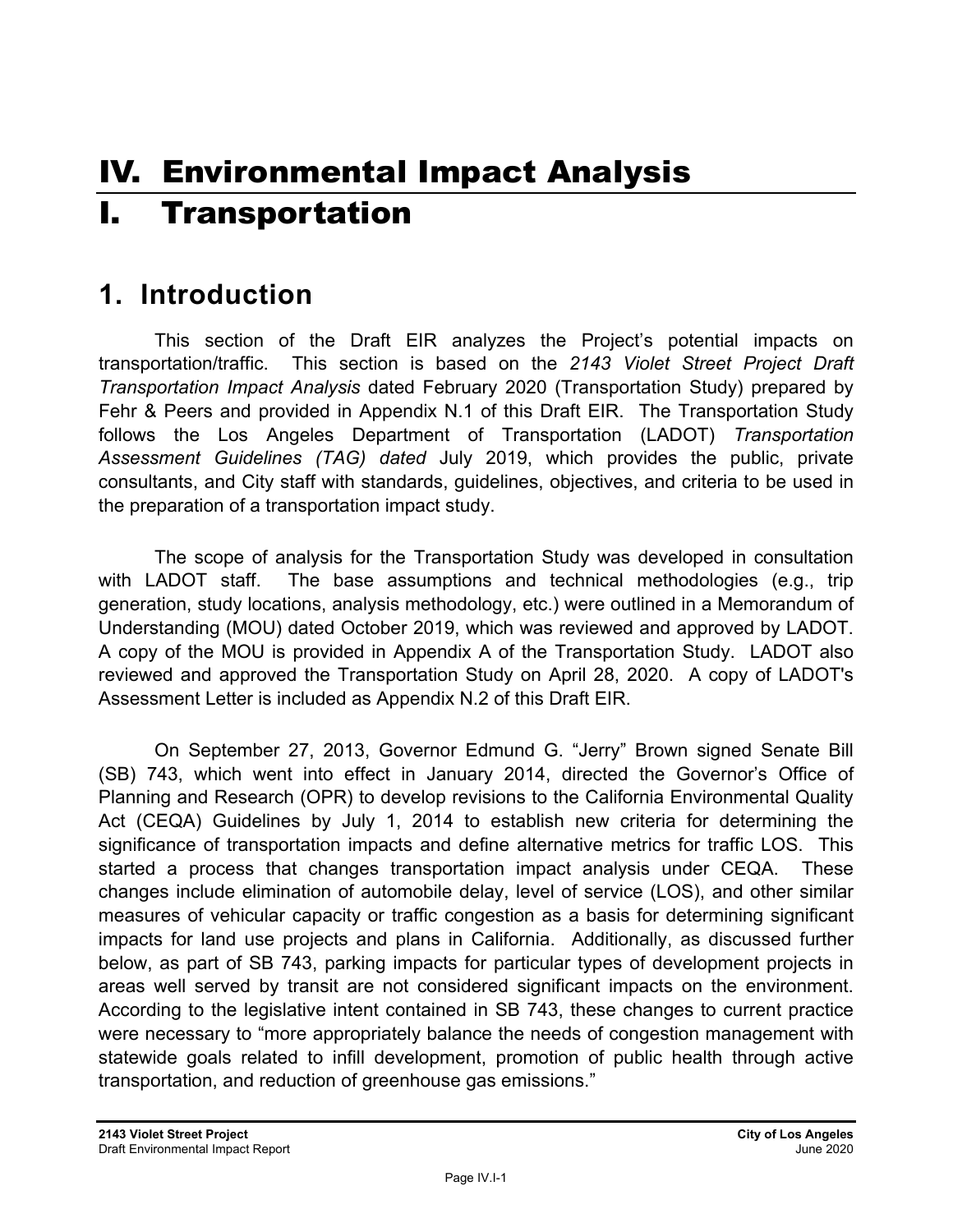On January 20, 2016, OPR released the *Revised Proposal on Updates to the CEQA Guidelines on Evaluating Transportation Impacts in CEQA*, which was an update to *Updating Transportation Impacts Analysis in the CEQA Guidelines, Preliminary Discussion Draft of Updates to the CEQA Guidelines Implementing Senate Bill 743*, which had been released August 6, 2014. Of particular relevance was the updated text of the proposed new CEQA Guidelines Section 15064.3 that relates to the determination of the significance of transportation impacts, alternatives, and mitigation measures. Specifically, CEQA Guidelines Section 15064.3, which is discussed further below, establishes vehicle miles traveled (VMT) as the most appropriate measure of transportation impacts.

In November 2018, the California Natural Resources Agency finalized the updates to the CEQA Guidelines and the updated guidelines became effective on December 28, 2018. The City of Los Angeles adopted the updated guidelines on May 2, 2019.

Based on these changes, on July 30, 2019, the City of Los Angeles adopted the CEQA Transportation Analysis Update, which sets forth the revised thresholds of significance for evaluating transportation impacts as well as screening and evaluation criteria for determining impacts. The CEQA Transportation Analysis Update establishes VMT as the City's formal method of evaluating a project's transportation impacts. In conjunction with this update, LADOT adopted the TAG in July 2019, which defines the methodology for analyzing a project's transportation impacts in accordance with SB 743.

Additionally, on August 9, 2019, LADOT issued guidance on the implementation of the state mandated analysis of VMT:

*On July 30, 2019, the City of Los Angeles adopted vehicle miles traveled (VMT) as a criteria in determining transportation impacts under the State's California Environmental Quality Act (CEQA). This adoption was required by Senate Bill (SB) 743 and the recent changes to Section 15064.3 of the CEQA Guidelines…. To manage this transition LADOT will honor executed MOUs for traffic studies that were processed under the prior LOS*-*based guidelines; however, we strongly recommend that these projects also evaluate VMT as part of their transportation analysis. The VMT analysis will help guarantee the project discloses the appropriate information as required by CEQA in the event that the project does not receive their entitlements prior to July 1, 2020, which is the State's official deadline for required compliance by all projects.* 

SB 743 also adds Public Resources Code (PRC) Section 21099, which provides that "aesthetic and parking impacts of a residential, mixed-use residential, or employment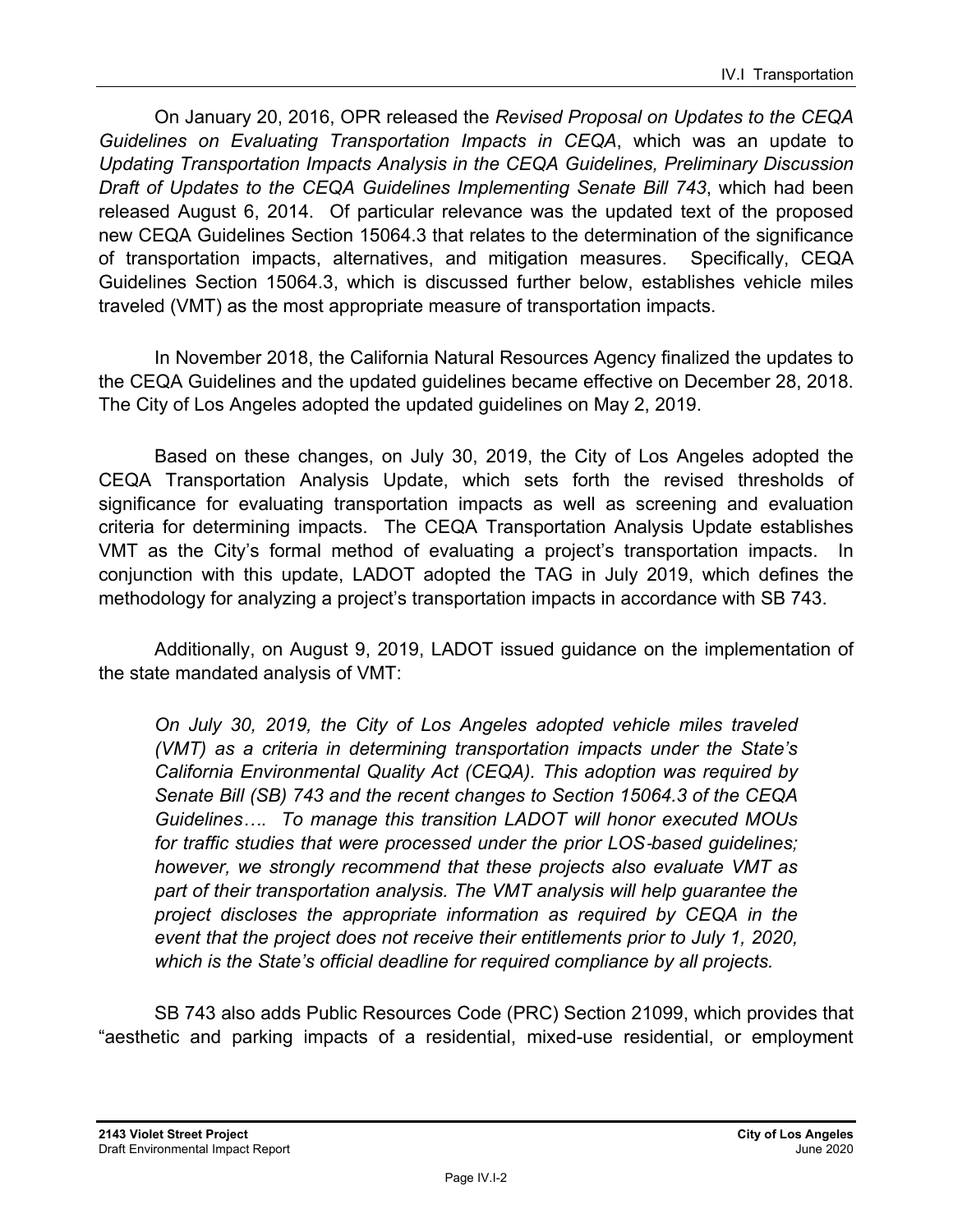center project on an infill site within a transit priority area shall not be considered significant impacts on the environment."<sup>1</sup> A "transit priority area" is defined as an area within  $0.5$  mile of a major transit stop that is "existing or planned, if the planned stop is scheduled to be completed within the planning horizon included in a Transportation Improvement Program adopted pursuant to Section 450.216 or 450.322 of Title 23 of the Code of Federal Regulations."2 PRC Section 21064.3 defines "major transit stop" as "a site containing an existing rail transit station, a ferry terminal served by either a bus or rail transit service, or the intersection of two or more major bus routes with a frequency of service interval of 15 minutes or less during the morning and afternoon peak commute periods."3 PRC Section 21099 defines an infill site as a lot located within an urban area that has been previously developed, or on a vacant site where at least 75 percent of the perimeter of the site adjoins, or is separated only by an improved public right-of-way from parcels that are developed with qualified urban uses.<sup>4</sup>

The Project proposes the construction of a mixed-use residential development consisting of 347 new live-work units, and approximately 187,374 square feet of new office space, 21,858 square feet of new commercial floor area, and a 926 square-foot community room that residents could use for art creation. Public transit service in the vicinity of the Project Site is currently provided by multiple local and regional bus lines, several of which provide connections to Downtown subway stations, including Pershing Square and 7th Street/Metro Center. In particular, the Los Angeles County Metropolitan Transit Authority (Metro) provides a bus stop for Metro Local Line 60 located at the corner of South Santa Fe Avenue and Violet Street, which is the closest bus stop approximately 200 feet west of the Project Site. Other nearby transit lines include Metro Local Line 18, which provides service east/west from the City of Montebello to the Wilshire Center area, and Metro Local Line 62, which provides service from Downtown Los Angeles, east to Santa Fe Springs, and south to Hawaiian Gardens. A bus stop for Local Lines 18, 60, and 62 is located at 7th Street and Santa Fe Avenue, approximately 700 feet northwest of the Project Site. Additionally, the Greyhound Bus Terminal is located approximately 0.4 mile northwest of the Project Site on 7th Street, which provides inter-city bus service to various locations outside of the Los Angeles. Therefore, the Project is located in a transit priority area as defined in PRC Section 21099 and confirmed by the City of Los Angeles Zone Information Map Access System (ZIMAS).<sup>5</sup> As such, the Project's parking impacts shall not be considered

- *2 PRC Section 21099(a)(7).*
- *3 PRC Section 21064.3.*
- *4 PRC Section 21099(a)(4).*
- *5 City of Los Angeles Department of City Planning, ZIMAS, Parcel Profile Report for 2141 Violet Street, http://zimas.lacity.org/, accessed June 6, 2019. The address 2143 Violet Street is not listed in ZIMAS. However, the Project Site includes 2117-2147 E. Violet Street and 2118-2142 E. 7th Place.*

*<sup>1</sup> PRC Section 21099(d)(1).*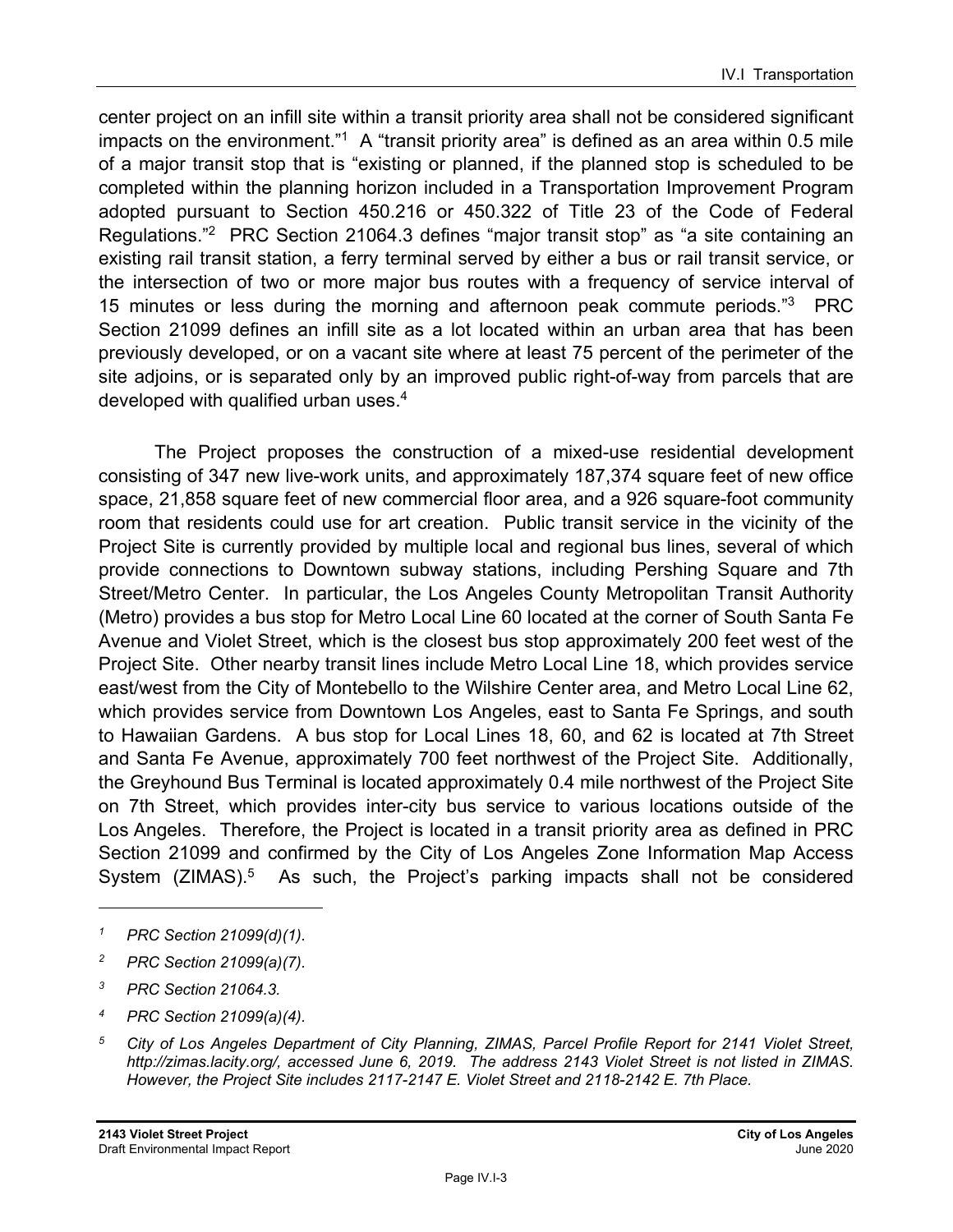significant impacts on the environment pursuant to PRC Section 21099. Notwithstanding the provisions of PRC Section 21099, the Project must comply with the vehicle and bicycle parking standards of the Los Angeles Municipal Code (LAMC). Therefore, an analysis of parking is provided below for informational purposes.

## **2. Environmental Setting**

## **a. Regulatory Framework**

## (1) CEQA Guidelines Section 15064.3

As discussed above, recent changes to CEQA include the adoption of Section 15064.3, *Determining the Significance of Transportation Impacts*. CEQA Guidelines Section 15064.3 establishes VMT as the most appropriate measure of transportation impacts. Generally, land use projects within 0.5 mile of either an existing major transit stop or a stop along an existing high quality transit corridor should be presumed to cause a less than significant transportation impact. $6$  Projects that decrease vehicle miles traveled in the project area compared to existing conditions should be presumed to have a less than significant transportation impact.<sup>7</sup> A lead agency has discretion to choose the most appropriate methodology to evaluate VMT, including whether to express the change in absolute terms, per capita, per household or in any other measure.<sup>8</sup> A lead agency may also use models to estimate VMT, and may revise those estimates to reflect professional judgment based on substantial evidence. $9$  As discussed further below, LADOT developed City of Los Angeles VMT Calculator Version 1.2 (November 2019) (VMT Calculator) to estimate project-specific daily household VMT per capita and daily work VMT per employee for developments within City limits. The methodology in determining VMT based on the VMT Calculator is consistent with CEQA Guidelines Section 15064.3 and the TAG.

## (2) Congestion Management Program

The Congestion Management Program (CMP) was established statewide in 1990 to implement Proposition 111, tying appropriation of new gas tax revenues to congestion reduction efforts. The CMP is managed at the countywide level and primarily uses an LOS performance metric, which is inconsistent with more recent state efforts to transition to VMT-based performance metrics. California Government Code Section 65088.3 allows

- *8 CEQA Guidelines Section 15064.3(b)(4)*
- *9 CEQA Guidelines Section 15064.3(b)(4)*

*<sup>6</sup> CEQA Guidelines Section 15064.3(b)(1)* 

*<sup>7</sup> CEQA Guidelines Section 15064.3(b)(1)*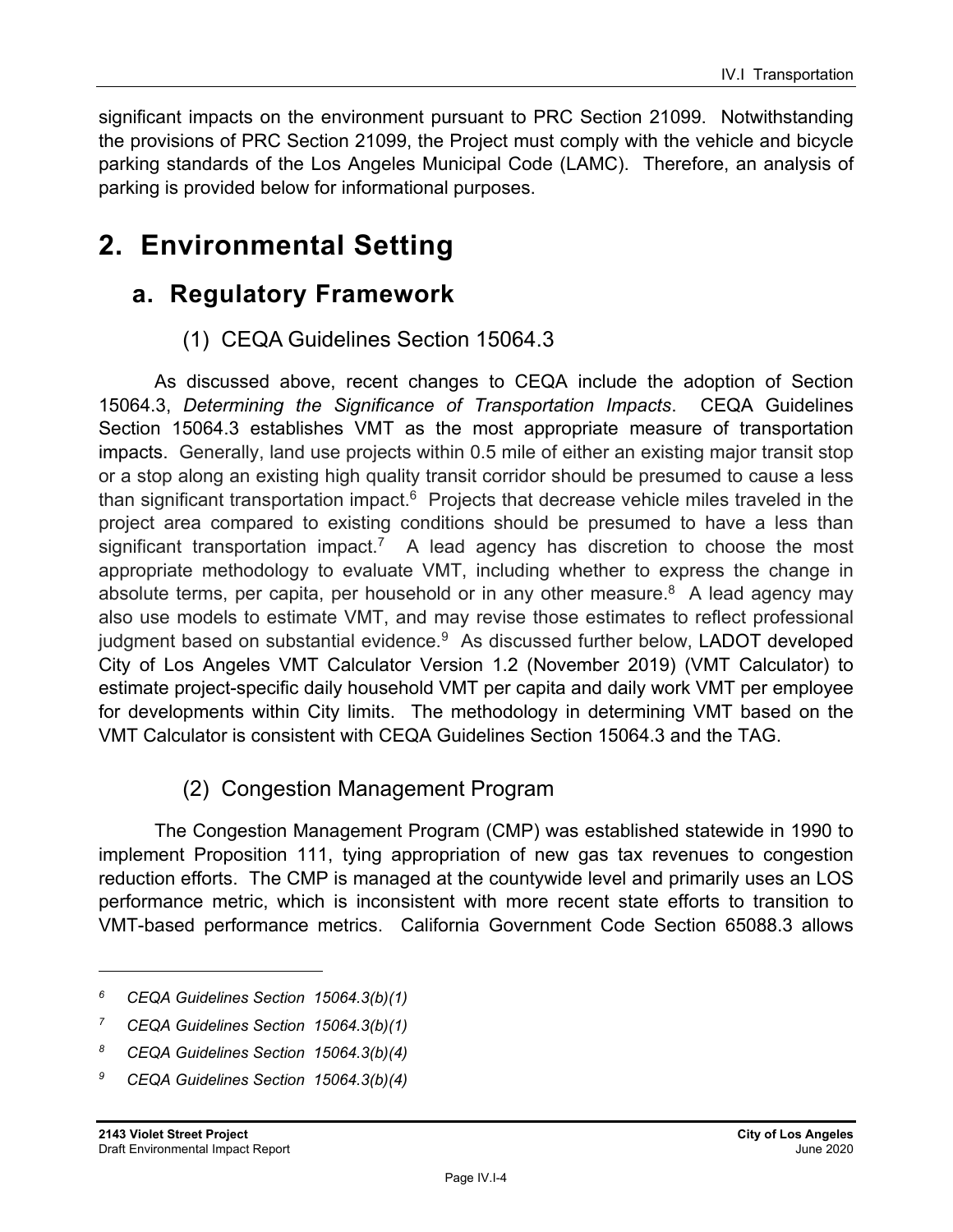counties to opt out of CMP requirements without penalty, if a majority of local jurisdictions representing a majority of a county's population formally adopt resolutions requesting to opt out of the program.

On June 20, 2018, Los Angeles County Metropolitan Transportation Authority (Metro) initiated a process to gauge the interest of local jurisdictions in opting out of State CMP requirements. On July 30, 2019, the Los Angeles City Council passed a resolution to opt out of the CMP program, and on August 28, 2019, Metro announced that the thresholds had been reached and the County of Los Angeles had opted to be exempt from CMP. As such, the provisions of CMP no longer apply to any of the 89 local jurisdictions in Los Angeles County. Accordingly, CMP analysis is no longer included in City of Los Angeles environmental documents.

### (3) Southern California Association of Governments 2016–2040 Regional Transportation Plan/Sustainable Communities Strategy

In April 2016, the Southern California Association of Governments (SCAG) adopted the 2016–2040 Regional Transportation Plan/Sustainable Communities Strategy (RTP/ SCS). The 2016 RTP/SCS presents a long-term vision for the region's transportation system through the year 2040 and identifies mobility, accessibility, sustainability, and high quality of life as the principles most critical to the future of the region. Furthermore, it balances the region's future mobility and housing needs with economic, environmental, and public health goals. As stated in the 2016–2040 RTP/SCS, SB 375 requires SCAG and other Metropolitan Planning Organizations (MPOs) throughout the state to develop a Sustainable Communities Strategy to reduce per capita GHG emissions through integrated transportation, land use, housing, and environmental planning.10 Within the 2016–2040 RTP/SCS, the overarching strategy includes plans for High Quality Transit Areas (HQTA), Livable Corridors, and Neighborhood Mobility Areas as key features of a thoughtfully planned, maturing region in which people benefit from increased mobility, more active lifestyles, increased economic opportunity, and an overall higher quality of life. HQTAs are described as generally walkable transit villages or corridors that are within 0.5 mile of a well-serviced transit stop or a transit corridor with 15-minute or less service frequency during peak commute hours.<sup>11</sup> Local jurisdictions are encouraged to focus housing and employment growth within HQTAs.<sup>12</sup>

*<sup>10</sup> SCAG, 2016–2040 Regional Transportation Plan/Sustainable Communities Strategy, April 2016, p. 166.* 

*<sup>11</sup> SCAG, 2016–2040 Regional Transportation Plan/Sustainable Communities Strategy, April 2016, p. 189.* 

*<sup>12</sup> SCAG, 2016–2040 Regional Transportation Plan/Sustainable Communities Strategy, April 2016, p. 76.*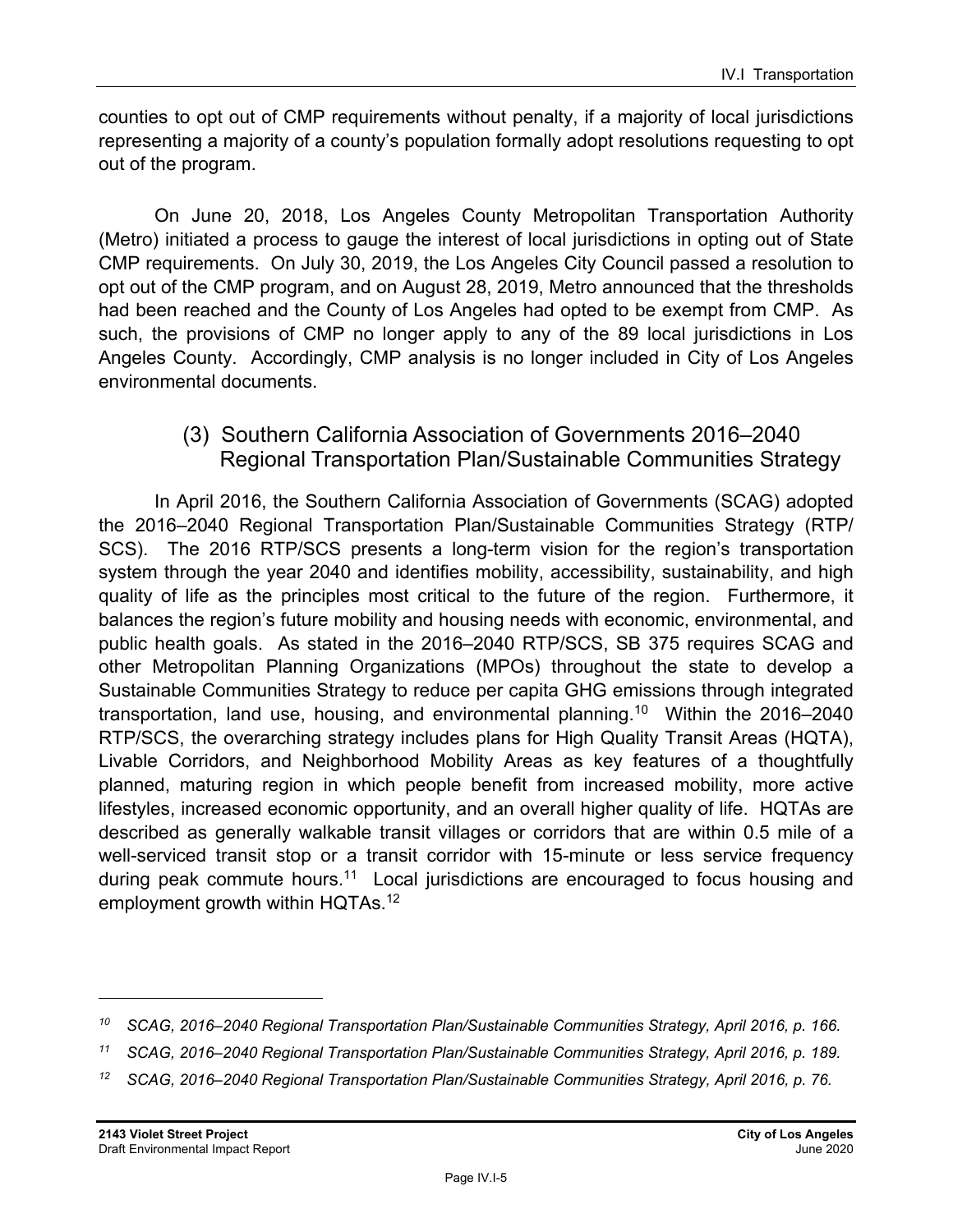## (4) City of Los Angeles General Plan Framework Element (Transportation Chapter) and Mobility Plan 2035

The City of Los Angeles General Plan Framework Element (Framework Element) sets forth general guidance regarding land use issues for the entire City of Los Angeles and defines citywide policies regarding land use. The goals, objectives, policies, and related implementation programs of the Framework Element's Transportation Chapter are set forth in the Transportation Element of the General Plan adopted by the City in September 1999.

As an update to the Transportation Element of the General Plan, the City Council initially adopted Mobility Plan 2035: An Element of the General Plan (Mobility Plan) in August 2015. The City Council readopted the Mobility Plan in January 2016 and again in September 2016 upon consideration of additional amendments.<sup>13</sup> The Mobility Plan incorporates "complete streets" principles and lays the policy foundation for how future generations of Angelenos interact with their streets.<sup>14</sup> The Mobility Plan includes five main goals that define the City's high-level mobility priorities: (1) Safety First; (2) World Class Infrastructure; (3) Access for All Angelenos; (4) Collaboration, Communication, and Informed Choices; and (5) Clean Environments and Healthy Communities. Each of the goals contains objectives and policies to support the achievement of those goals. Refer to Section IV.F, Land Use, of this Draft EIR for a discussion of the Project's consistency with the Mobility Plan.

Street classifications are designated in the Transportation Element of the City of Los Angeles General Plan. The Mobility Plan has modified the street standards contained in the Transportation Element in an effort to create a better balance between traffic flow and other important street functions, including transit routes and stops, pedestrian environments, bicycle routes, building design and site access, etc. Roadways are now defined as follows in the Mobility Plan:

- Freeways—High-volume, high-speed roadways with limited access provided by interchanges that carry regional traffic through and do not provide local access to adjacent land uses.
- Arterial Streets—Major streets that serve through traffic and provide access to major commercial activity centers. Arterials are divided into two categories:

*<sup>13</sup> Los Angeles Department of City Planning, Mobility Plan 2035: An Element of the General Plan, approved by City Planning Commission on June 23, 2016, and adopted by City Council on September 7, 2016.* 

*<sup>14</sup> Los Angeles Department of City Planning, Mobility Plan 2035: An Element of the General Plan, approved by City Planning Commission on June 23, 2016, and adopted by City Council on September 7, 2016*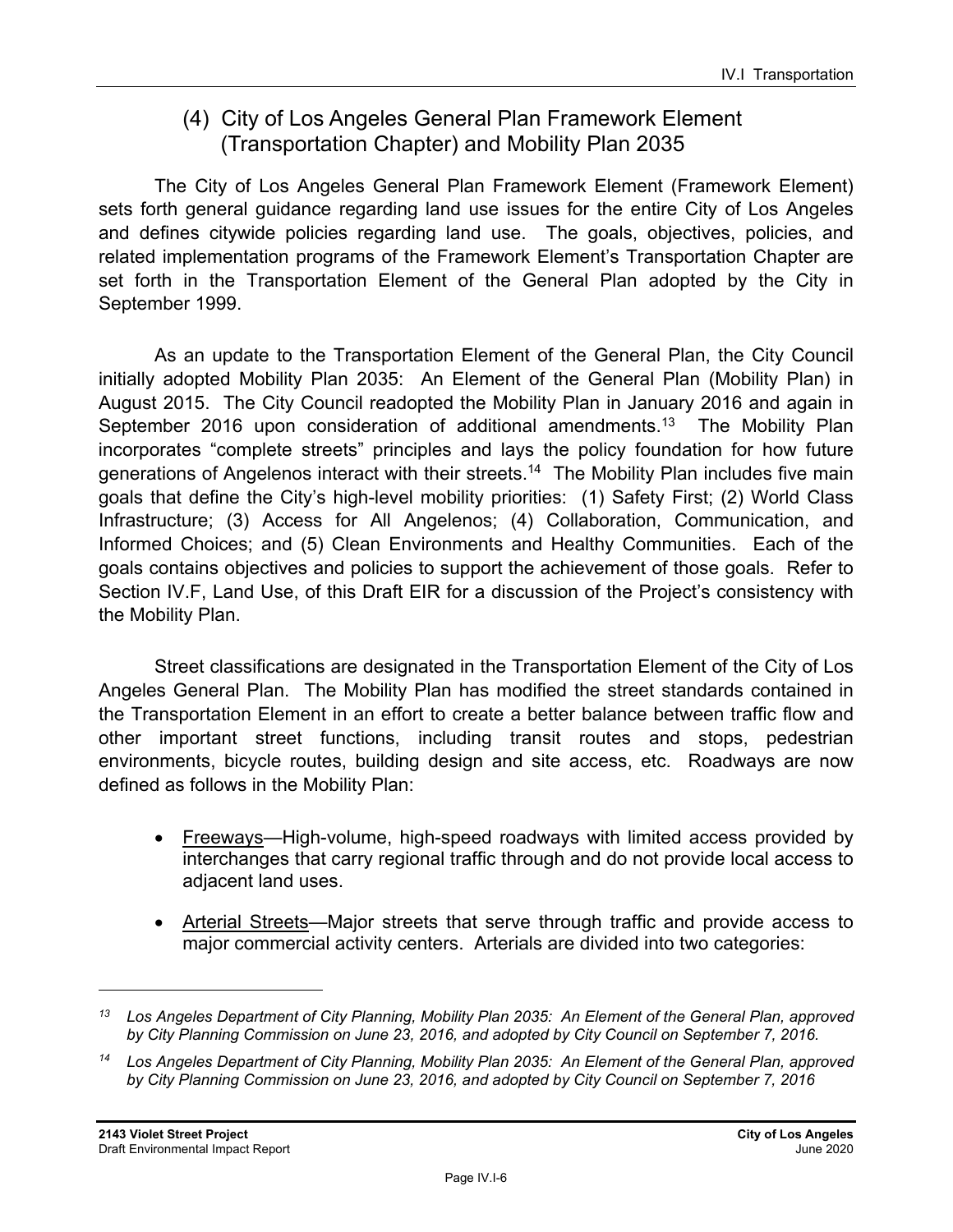- Boulevards represent the widest streets that typically provide regional access to major destinations and include two categories:
	- o Boulevard I provide up to four travel lanes in each direction with a target operating speed of 40 miles per hour (mph).
	- o Boulevard II provide up to three travel lanes in each direction with a target operating speed of 35 mph.
- Avenues pass through both residential and commercial areas and include three categories:
	- $\circ$  Avenue I provide up to two travel lanes in each direction with a target operating speed of 35 mph.
	- o Avenue II provide up to two travel lanes in each direction with a target operating speed of 30 mph.
	- o Avenue III provide up to two travel lanes in each direction with a target operating speed of 25 mph.
- Collector Streets—Generally located in residential neighborhoods and provide access to and from arterial streets for local traffic and are not intended for cutthrough traffic. Collector Streets provide one travel lane in each direction with a target operating speed of 25 mph.
- Local Streets—Intended to accommodate lower volumes of vehicle traffic and provide parking on both sides of the street. Local Streets provide one travel lane in each direction with a target operating speed of 15 to 20 mph. Local streets can be:
	- Continuous local streets that connect to other streets at both ends, and/or
	- Non-Continuous local streets that lead to a dead-end.

The Mobility Plan designates a network of bicycle lanes (Tier 1, Tier 2, and Tier 3) and bicycle paths in the Project area. Tier 1 Bicycle Lanes are bicycle facilities on arterial roadways with physical separation. Tier 2 and Tier 3 Bicycle Lanes are bicycle facilities on arterial roadways with striped separation. Bicycle Paths are facilities outside of the roadway. Bicycle Routes are identified routes for bicycles that are often painted with "sharrow" symbols to alert drivers to bicyclists sharing the roadways. There are no existing bicycle facilities within 0.5 mile of the Project Site. However, the Mobility Plan identifies Mateo Street and Santa Fe Avenue as part of the Neighborhood Enhanced Network. The Neighborhood Enhanced Network is the network of locally-serving streets planned to contain traffic calming measures that close the gaps between streets with bicycle facilities. The Los Angeles River Bike Path from Elysian Park to Maywood via the Downtown/Arts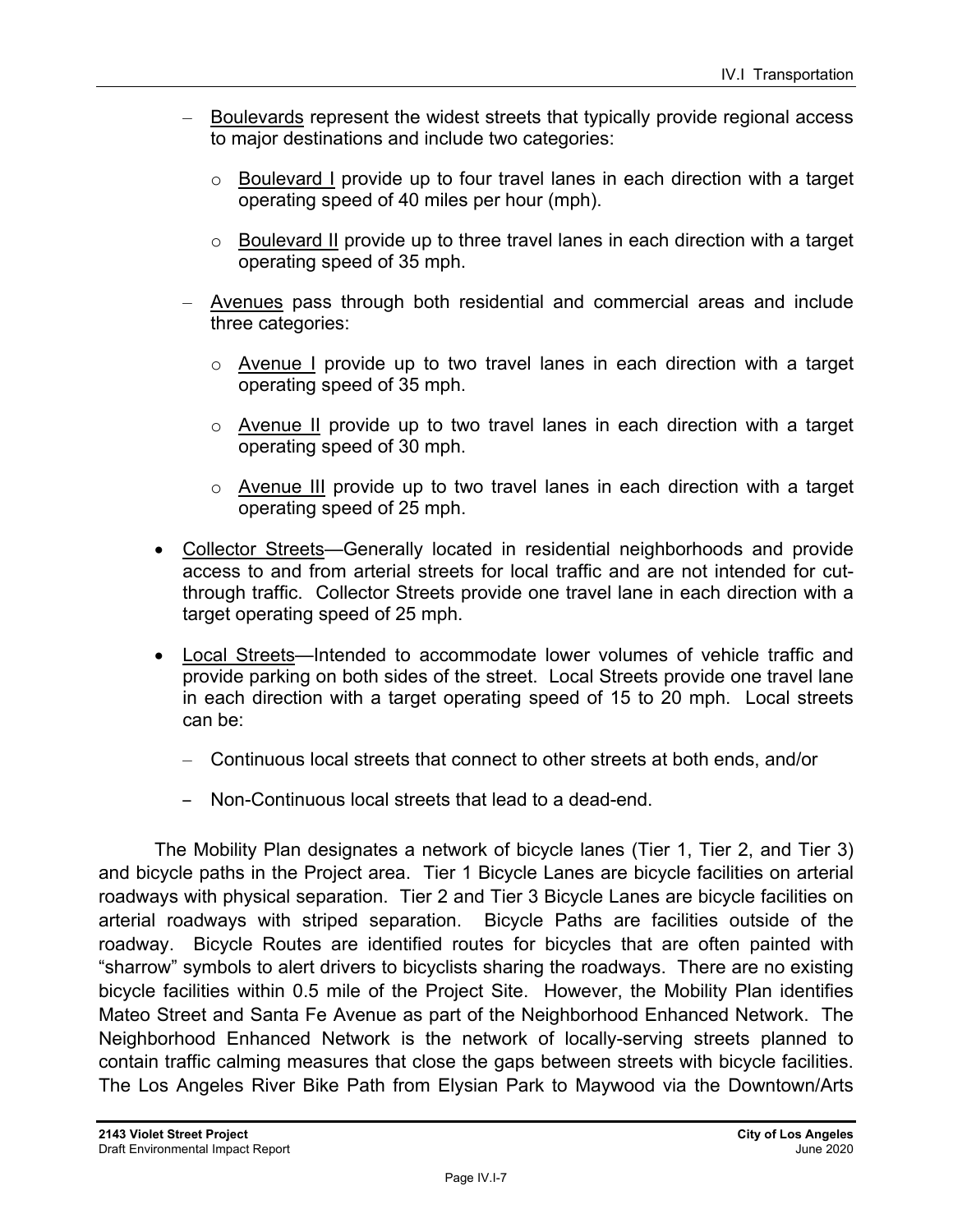district is also planned to provide more access to the Los Angeles River. Mateo Street, Mission Road, and 7th Street are part of the Tier 1 Bike Lane Network.

## (5) Central City North Community Plan

The Central City North Community Plan (Community Plan) was adopted in 2000 and amended in 2016 as part of the Mobility Plan 2035 Update. While an updated Community Plan is currently under development, the plan from 2016 is currently in effect. The Community Plan includes transportation-related objectives, policies, and programs in Chapter III, Land Use Plan Policies and Programs. These objectives, policies, and programs, as well as design policies included in the Urban Design chapter, are focused on enhancing the pedestrian environment and reducing VMT.

Additionally, a Transportation Improvement and Mitigation Plan (TIMP), was prepared for the Community Plan through an analysis of the land use impacts on transportation. The TIMP establishes a program of specific measures which are recommended to be undertaken during the life of the Community Plan.

## (6) Vision Zero

LADOT is implementing a program called Vision Zero. Vision Zero Los Angeles represents a citywide effort to eliminate traffic deaths in the City by 2025. Vision Zero has two goals: a 20-percent reduction in traffic deaths by 2017 and zero traffic deaths by 2025. In order to achieve these goals, LADOT identified a network of streets, called the High Injury Network, which has a higher incidence of severe and fatal collisions. The High Injury Network is comprised of 386 corridors that represent 6 percent of the City's street miles. Approximately 65 percent of all deaths and severe injuries involving people walking and biking occur on these 6 percent of streets. Streets in the immediate vicinity of the Project Site that are located on the High Injury Network are as follows:

- 6th Street
- 7th Street
- Olympic Boulevard

The locations of these streets are shown in Figure II-1 in Section II, Project Description, of this Draft EIR.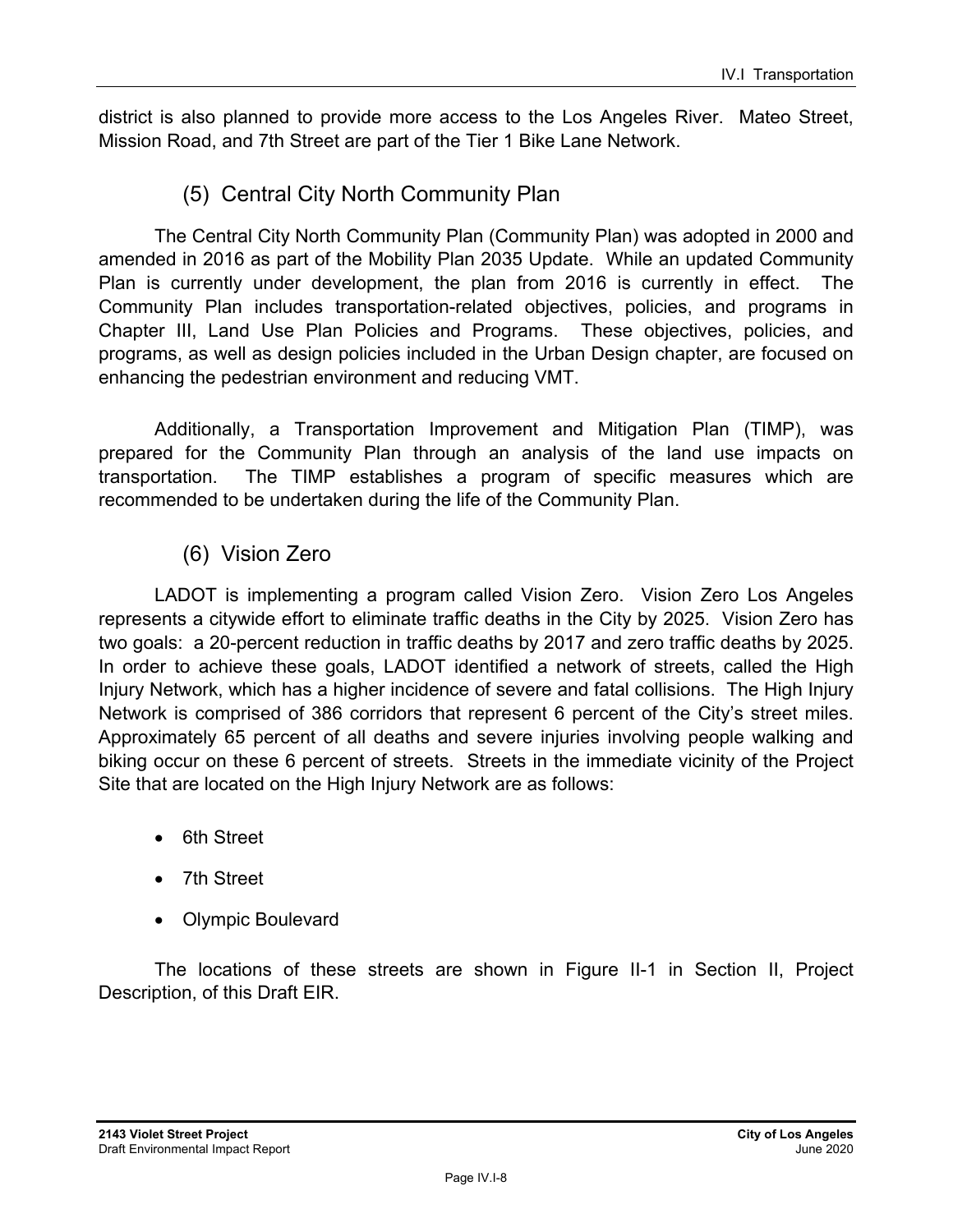## (7) Los Angeles Municipal Code

With regard to construction traffic, Section 41.40 of the LAMC limits construction activities to the hours from 7:00 A.M. to 9:00 P.M. on weekdays and from 8:00 A.M. to 6:00 P.M. on Saturdays and national holidays. No construction is permitted on Sundays.

In addition, LAMC Section 12.37 states that no building or structure shall be erected or enlarged, and no building permit shall be issued therefor, on any lot in an R3 or less restrictive zone; or in any lot in the RD1.5, RD2, or RD3 zones; if the lot abuts a major or secondary highway or collector street unless one half of the street has been dedicated and improved to the full width to meet the standards for a highway or collector street as provided in the LAMC.

## (8) Transit Oriented Community Guidelines

Pursuant to the voter-approved Measure JJJ, LAMC Section 12.22.A.31 was added to create the Transit Oriented Communities (TOC) Affordable Housing Incentive Program to encourage affordable housing near transit. The TOC Guidelines provide the eligibility standards, incentives, and other necessary components of the TOC Program. TOC incentive areas are tiered based on a project site's distance from transit and the type of transit. The Project Site is located in a Tier 3 TOC area per ZIMAS.

## (9) LADOT Manual of Policies and Procedures Section 321

LADOT Manual of Policies and Procedures (MPP) Section 321 provides the basic criteria for review of driveway designs. As discussed in MPP Section 321, the basic principle of driveway location planning is to minimize possible conflicts between users of the parking facility and users of the abutting street system, as well as considering the safety of pedestrians.

## **b. Existing Street Systems**

The existing street system in the study area consists of freeways, arterials, collector, and local streets, which provide regional, sub-regional, and local access and circulation within the study area. The existing street system and transit network is shown in Figure IV.I-1 on page IV.I-10.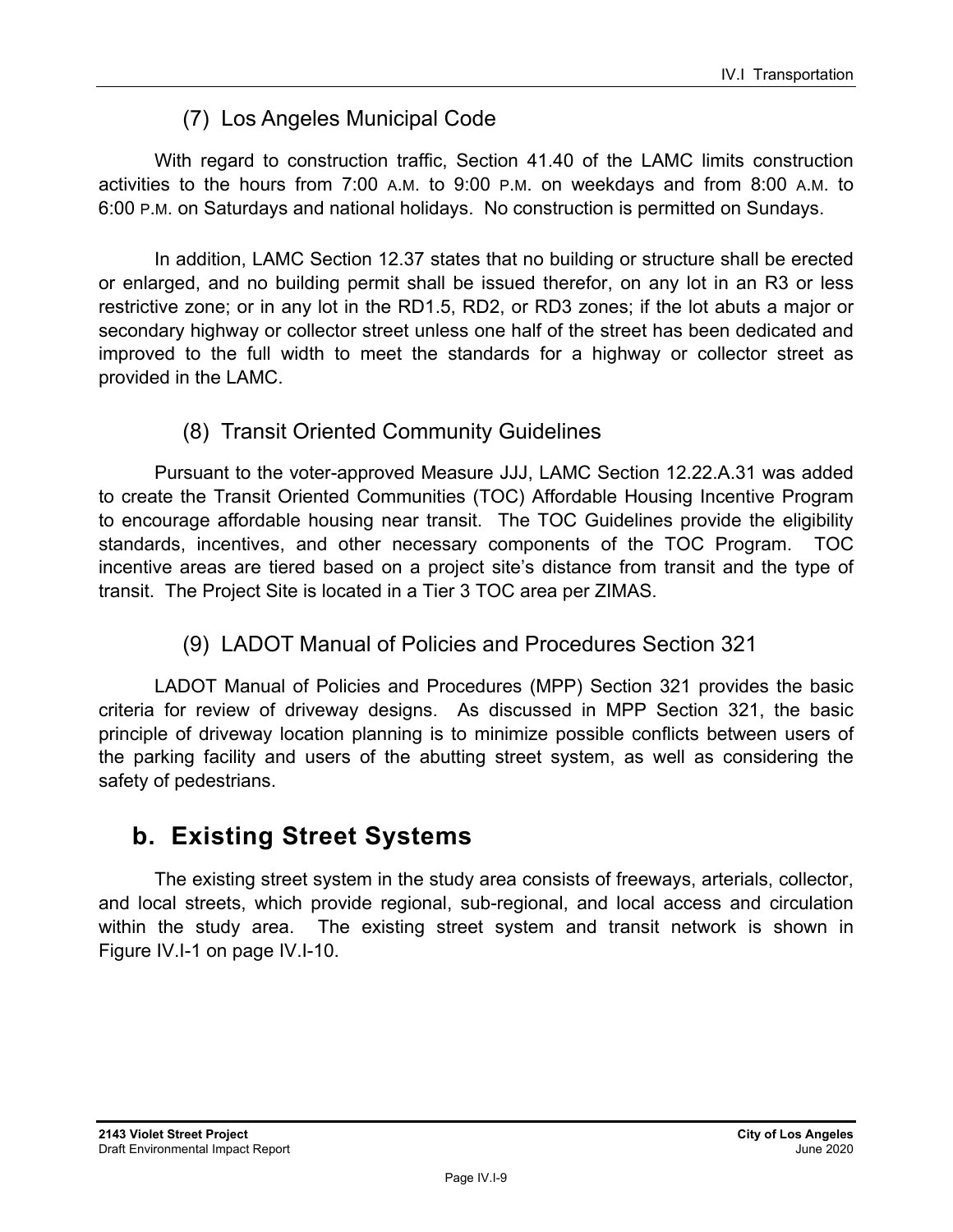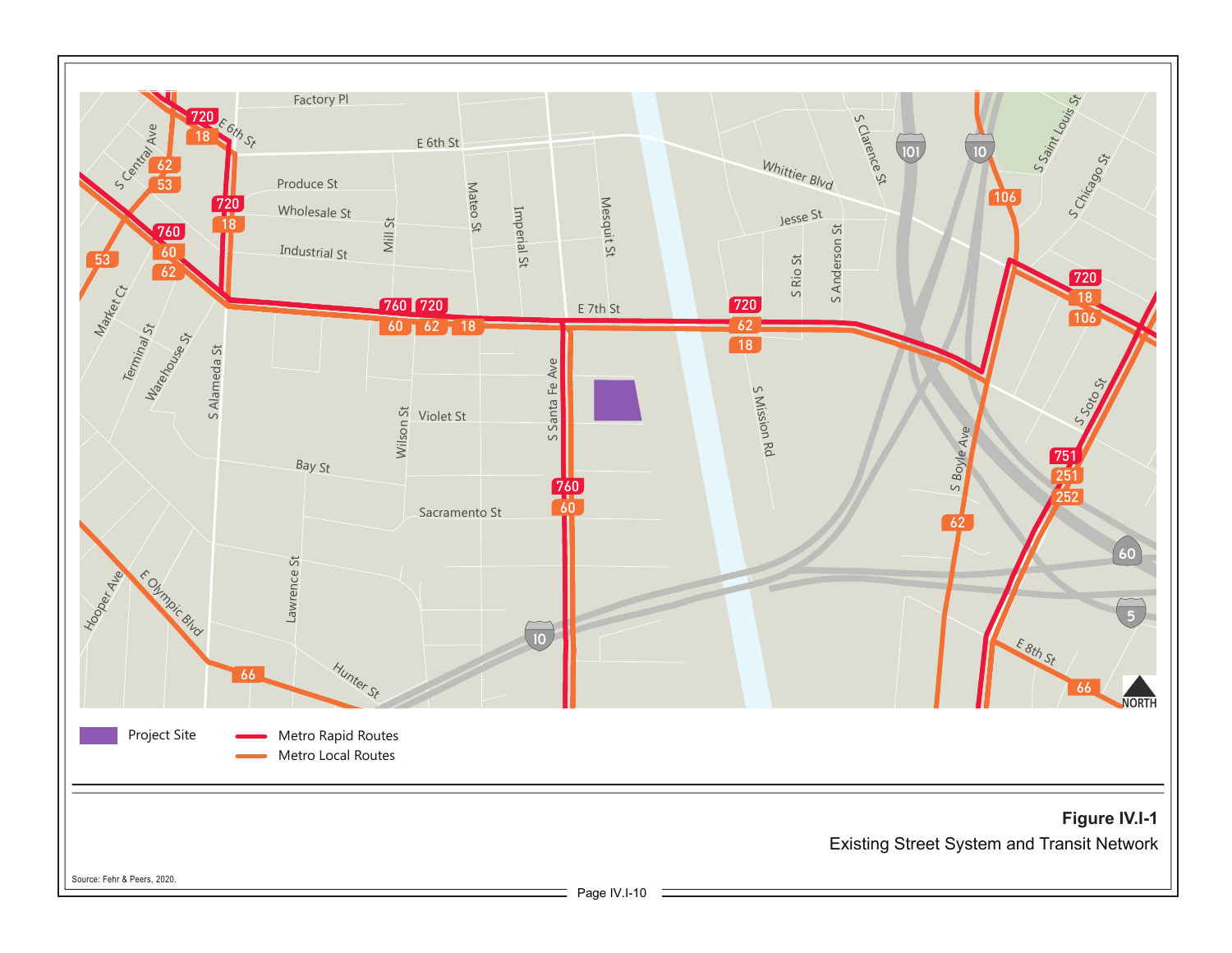## (1) Freeways

The Project Site is located in the Arts District area of downtown Los Angeles. The Project area is served by an extensive freeway network. Primary regional access to the Project area is provided by the Santa Monica Freeway (I-10), the Hollywood Freeway (US-101), the Golden State Freeway (I-5), and the Pomona Freeway (SR-60), which are accessible within 0.5 mile of the Project Site. Each of these freeways are described below and provide regional access to and from the study area and connect with each other via the East Los Angeles Interchange:

- I-5 runs in the north/south direction and extends from San Diego, through the East Los Angeles Interchange, and north to the rest of California, Oregon, and Washington. In the vicinity of the study area, the freeway provides two to five lanes in each direction. Access is provided at Mateo Street/Santa Fe Avenue via I-10, 7th Street, and Soto Street.
- I-10 runs in an east/west direction and extends from the Pacific Ocean eastward through Los Angeles County and beyond. In the vicinity of the study area, the freeway provides two to five lanes in each direction. Access is provided at Alameda Street, Mateo Street/Santa Fe Avenue, Soto Street, and Boyle Avenue. I-10 shares an alignment with I-5 and runs north/south between the East Los Angeles Interchange and the I-5/I-10 interchange near LA County/USC Medical Center.
- SR-60 runs in an east/west direction and extends from the East Los Angeles Interchange to Riverside County. In the vicinity of the study area, the freeway provides four to five lanes in each direction. Access is provided at Soto Street, Mateo Street/Santa Fe Avenue via I-10, and other ramps via US-101 and I-5/  $I-10.$
- US-101 runs in the southeast/northwest direction, extending from the East Los Angeles Interchange through Hollywood, the San Fernando Valley and beyond. In the vicinity of the study area, the Hollywood freeway provides three lanes in each direction. Access is provided at Whittier Boulevard, 7th Street, Soto Street, and other ramps via I-5/SR-60.

## (2) Streets

The roadways adjacent to the Project Site are part of the existing urban roadway network and do not contain hazardous geometric design features, such as sharp curves or dangerous intersections. Listed below are the primary streets that provide local access to the Project Site.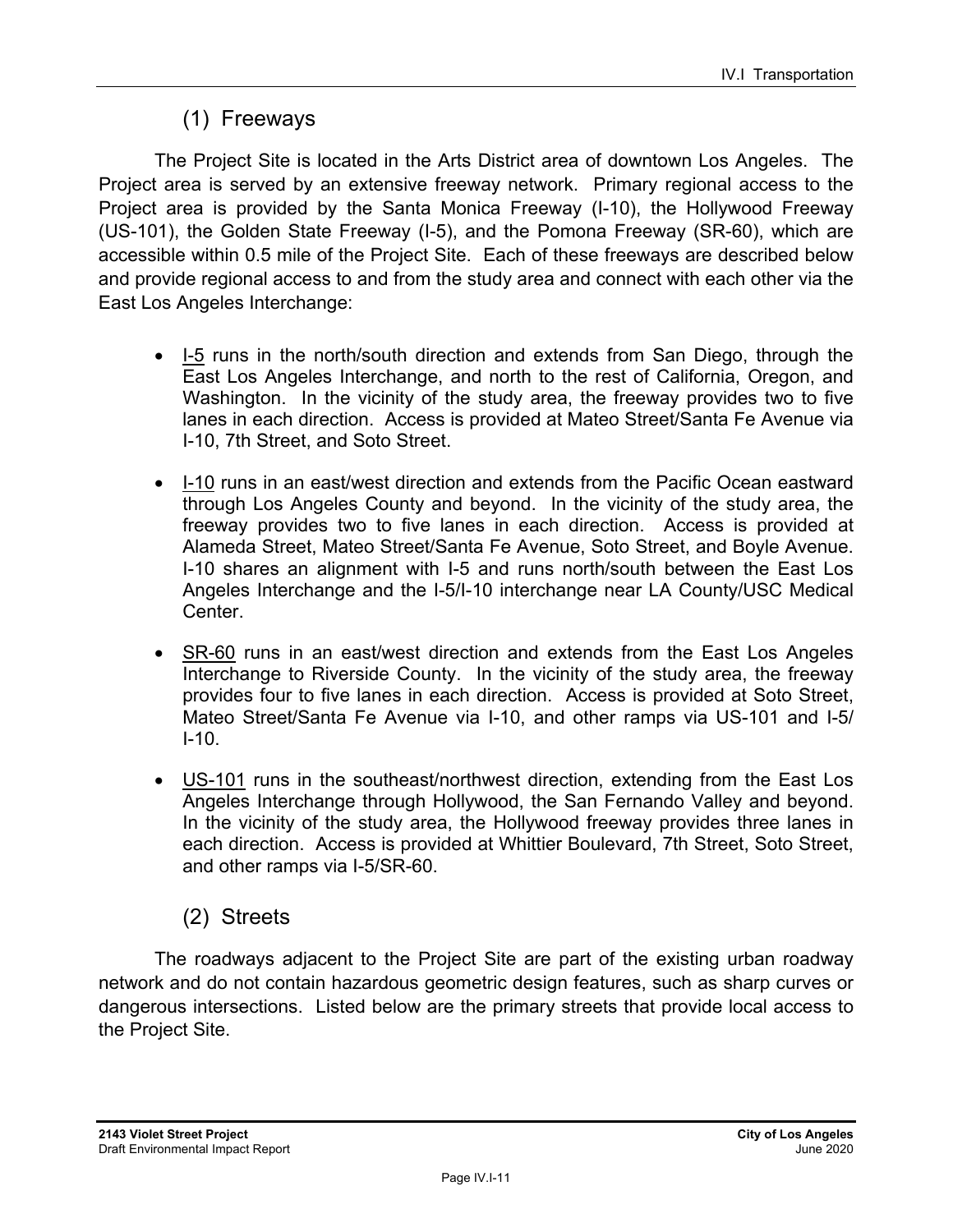#### *(a) North-South Streets*

- Central Avenue—Central Avenue is designated as an Avenue I that runs west of the Project Site with two travel lanes in each direction. Left-turn pockets are present at many major intersections. Parking is permitted on both sides of the street along most of the corridor. Central Avenue is on both the Bicycle and Transit Enhanced Networks.
- Alameda Street—Alameda Street is designated as an Avenue I that runs west of the Project Site with two lanes in each direction. Parking is permitted on both sides of the street along some parts of the corridor. In the study area, Alameda Street is part of the Vehicle Enhanced Network.
- Mateo Street—Mateo Street is designated as an Avenue III that runs west of the Project Site with one travel lane in each direction. Parking is permitted on both sides of the street. Left-turn pockets are not present at any major intersection. Mateo Street is part of the Neighborhood Enhanced Network.
- Santa Fe Avenue—Santa Fe Avenue is designated as an Avenue II that runs west of the Project Site with two lanes in each direction south of 7th Street. North of 7th Street, Santa Fe Avenue has one lane in each direction. Parking is available on both sides or on one side of the street along most parts of the corridor. Santa Fe Avenue is part of the Neighborhood Enhanced Network.
- Boyle Avenue—Boyle Avenue is designated as an Avenue II and provides two lanes in each direction. Parking is permitted on both sides of the street in most sections. North of 6th Street, Boyle Avenue is part of the Neighborhood Enhanced Network.
- Soto Street-Soto Street is designated as an Avenue II north of the East Los Angeles Interchange with two lanes in each direction that runs east of the Project Site. South of the interchange, Soto Street is designated as an Avenue I, with two to three lanes in each direction. There is no street parking south of the interchange, but there is parking on both sides of the street north of the interchange. North of 6th Street, Soto Street is part of the Bicycle Enhanced Network.

#### *(b) East-West Streets*

 7th Street—7th Street is designated as an Avenue II that runs north of the Project Site and has two lanes in each direction east of Main Street. Parking is generally permitted on both sides of the street and left-turn pockets are present at major intersections. 7th Street runs east of Santa Fe Avenue via the 7th Street Bridge to Boyle Heights. 7th Street is part of the Bicycle Enhanced Network.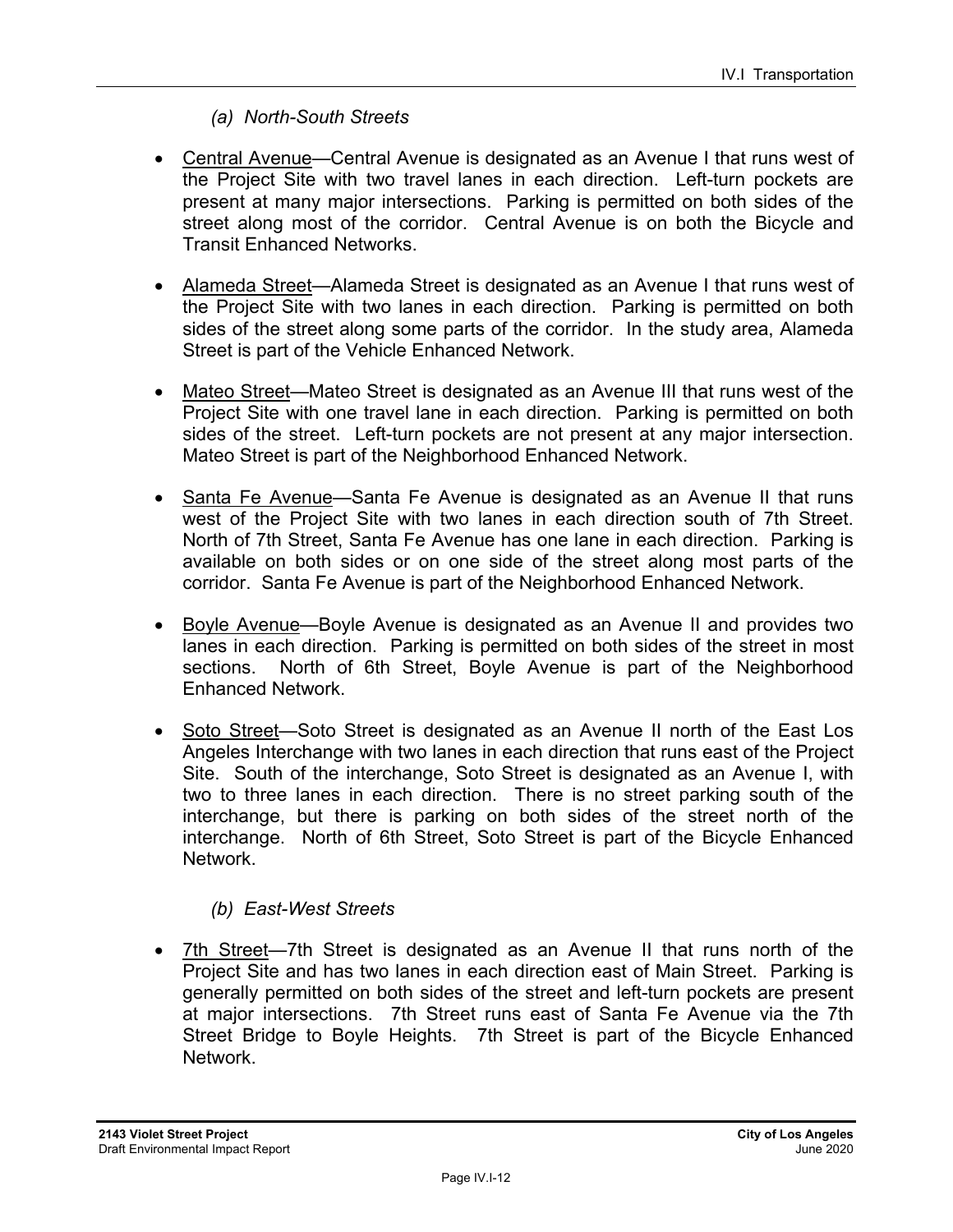- 6th Street/Whittier Boulevard—6th Street and Whittier Boulevard both carry Avenue II designations and lie north of the Project Site. 6th Street is a one-way street west of Central Avenue and has three to four eastbound lanes during rush hours. East of Central Avenue, 6th Street runs two-way with two lanes in each direction. 6th Street crosses the Los Angeles River east of Mateo Street as the 6th Street Viaduct, which is currently under reconstruction. The new bridge is expected to be open to traffic in year 2020. East of the Los Angeles River, the corridor continues as Whittier Boulevard, which will have two lanes in each direction once the new bridge is completed. 6th Street and Whittier Boulevard are both parts of the Transit and Bicycle Enhanced Networks.
- Olympic Boulevard—Olympic Boulevard is designated as an Avenue I and runs south of the Project Site with two travel lanes in each direction. Left-turn pockets are present at major intersections. Olympic is on the Transit Enhanced Network.
- Bay Street—Bay Street is a discontinuous two-lane Collector Street connecting with Alameda Street but not with Santa Fe Avenue. Parking is permitted on both sides of the street.
- 15th Street—West of Santa Fe Avenue, 15th Street is designated as an Avenue II and provides two travel lanes with parking on both sides. East of Santa Fe Avenue, 15th Street connects to Washington Boulevard and is designated as a Collector Street. This section provides four travel lanes with no street parking.
	- (3) Regional Transportation System
		- *(a) Freeways*

As discussed above, primary regional access to the Project area is provided by I-10, US-101, I-5, and SR-60, which are accessible within 0.5 mile of the Project Site.

### *(b) Transit System*

The Project Site is served by a number of public transit lines. The Project is located approximately 1.5 miles south of the Metro Gold Line Little Tokyo/Arts District Station and the Metro Gold Line Pico/Aliso Station. In addition, the Project Site is located approximately 2 miles east of the Metro Blue/Expo/Red/Purple Lines 7th Street/Metro Center Station and the Metro Blue Line Washington Station. Three Metro Local bus routes run within 0.25 mile of the Project Site. Metro Local Route 60 runs on 7th Street and Santa Fe Avenue, while Metro Local Routes 18 and 62 run on 7th Street and Whittier Boulevard. Metro Rapid Routes 720 and 760 run on 7th Street and Santa Fe Avenue, but no Rapid Bus stops are located within 0.5 mile of the Project Site. Existing transit services in the study area are shown in Figure IV.I-1 on page IV.I-10. The Project Site is not located along any streets identified in the Mobility Plan's Transit Enhanced Network.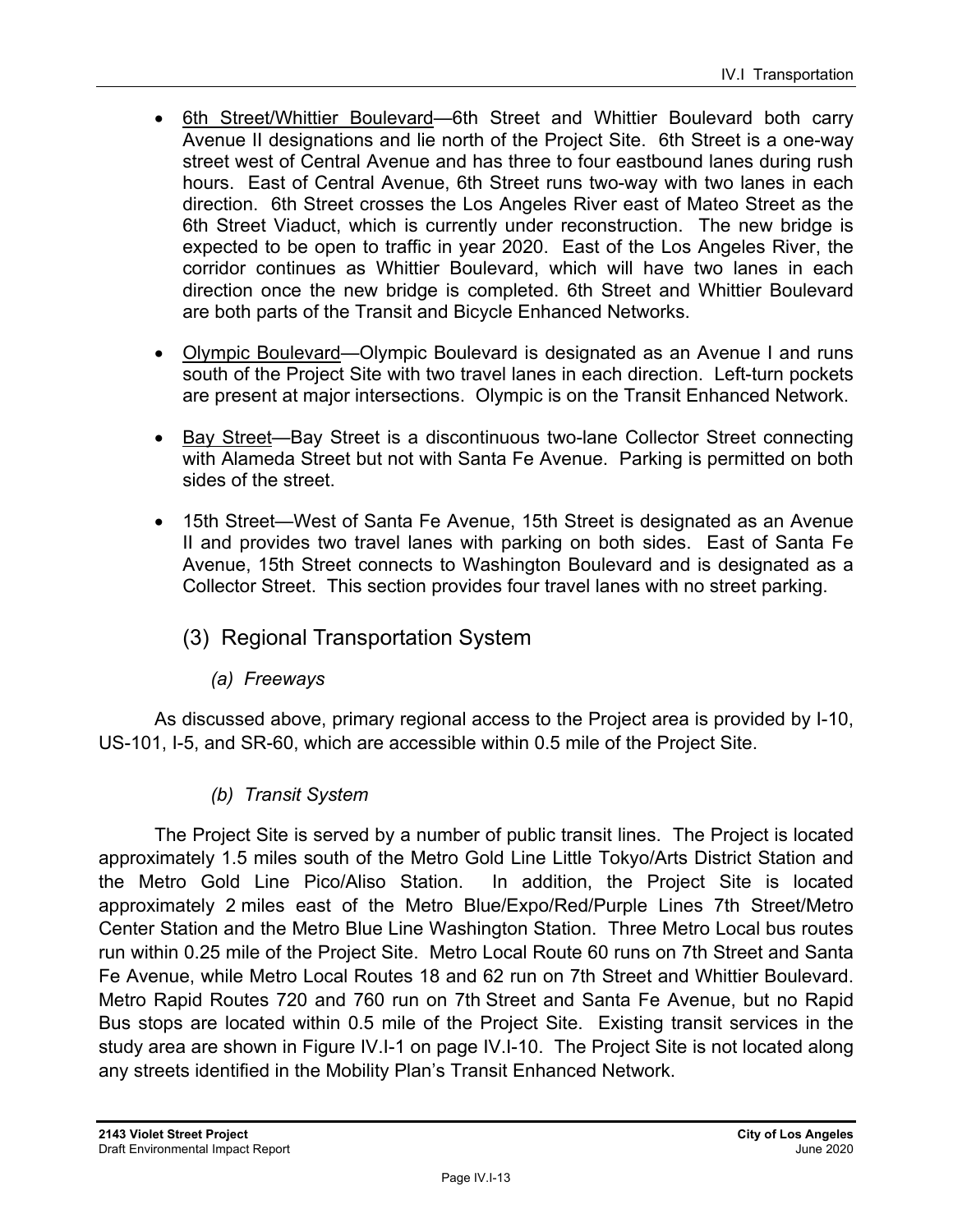## **c. Existing Project Site Conditions**

The Project Site includes surface parking areas generally located on the southern half of the Project Site. Vehicular access at the Project Site is currently provided at driveways along Violet Street, 7th Place, and a public alley that abuts the Project Site to the west.

## **d. Existing Pedestrian and Bicycle Facilities**

## (1) Pedestrian Facilities

Several streets in the study area are included within the planned Neighborhood Enhanced Network, including Mateo Street and Santa Fe Avenue. The study area generally has a patchwork of pedestrian facilities, including sidewalks and accessible curb ramps. Major streets, such as Mateo Street, Santa Fe Avenue, 7th Street, and 6th Street, typically have more pedestrian facilities than other minor streets. Many areas and streets in the Project area lack curbs, sidewalks, and accessible ramps due to the industrial nature of the area. The Project Site is not located within a Pedestrian Enhanced District per the Mobility Plan.

## (2) Bicycle Facilities

As discussed above, there are currently no existing bicycle facilities within 0.5 mile of the Project Site. The Project Site is not located along any streets identified in the Mobility Plan's Bicycle Enhanced Network.

## **e. Future Traffic Context**

## (1) Related Projects

The Transportation Study also considers the effects of other development proposals (related projects) either proposed, approved, or under construction near the Project Site. The list of related projects was compiled based on information obtained from the Department of City Planning and LADOT, as well as recent studies of projects in the area. A total of 74 related development projects were identified in the vicinity of the Project Site, as shown in Figure III-1 and listed in Table III-1 in Section III, Environmental Setting, of this Draft EIR. Although the buildout years of many of these related projects are uncertain and may well be beyond the Project's buildout year, and notwithstanding that some may not be approved or developed, all related projects were considered.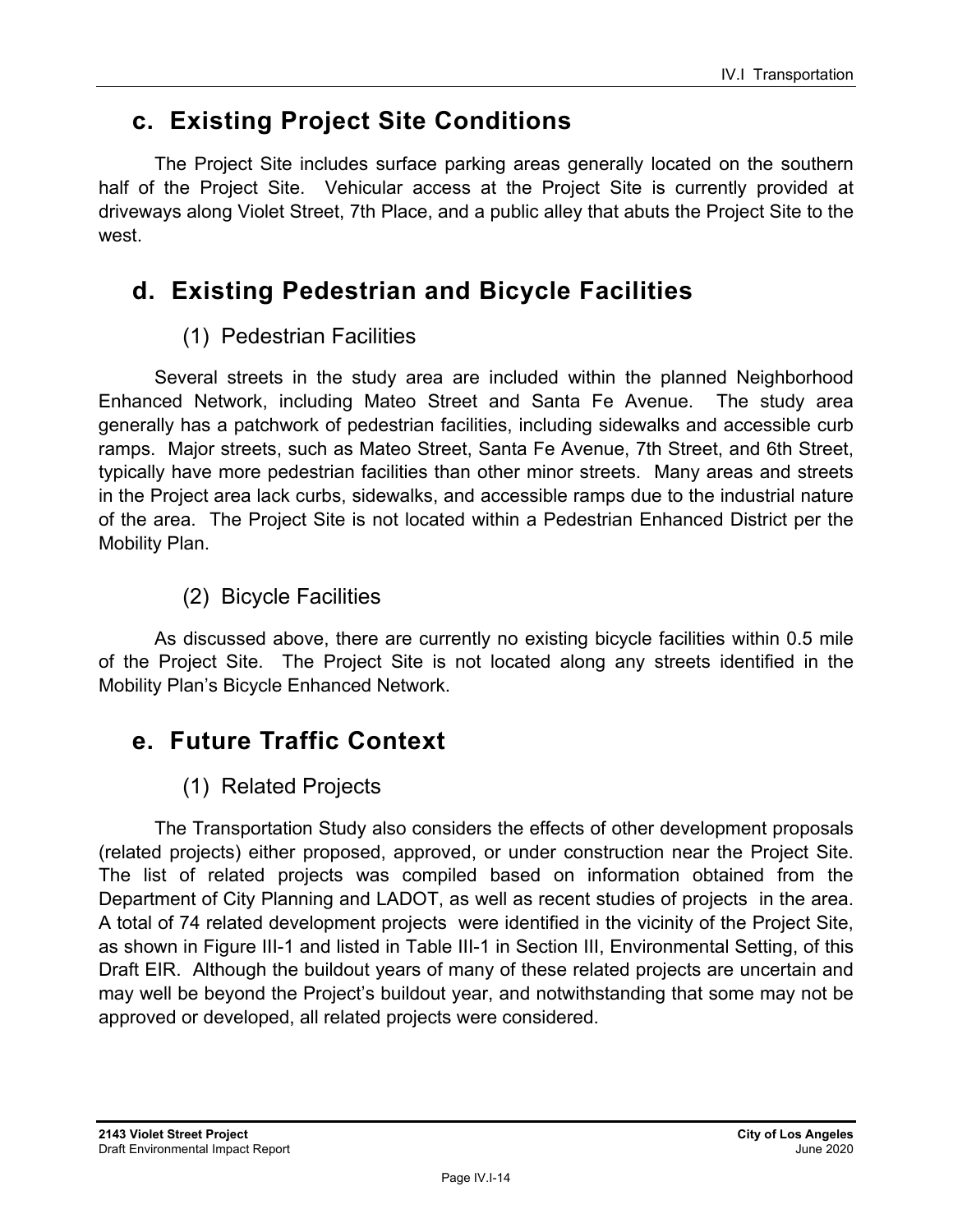## (2) Future Base Transportation System Improvements

### *(a) Future Roadway Improvements*

The 6th Street Viaduct is currently being reconstructed with completion expected later in 2020. The new 6th Street Viaduct is expected to have the same number of lanes as the previous bridge, and intersections along the approach will keep the same configurations as before. Enhancements to pedestrian and bicycle facilities will be included, with dedicated bicycle lanes and wider sidewalks.

In association with the reconstruction of the 6th Street Viaduct, public park space will be included along and adjacent to the reconstructed bridge. New public park space along the western approach of the reconstructed bridge will result in the closure of Mesquit Street where it previously served as a one-way westbound frontage road parallel to the bridge. The future Mesquit Street as it approaches the reconstructed bridge northbound will use the alignment of the southern frontage road and terminate at Santa Fe Avenue. The existing one-way eastbound frontage road will remain as-is from Mateo Street to Santa Fe Avenue.

### *(b) Mobility Plan 2035*

In the Mobility Plan, the City identifies key corridors of mobility-enhanced networks. Specific improvements in such networks have not yet been identified, and no schedule for implementation has been made available. As such, there have been no changes to vehicular lane configurations as a result of the Mobility Plan. However, as described above in Subsection 2.c.(2), the Transportation Study provides a list of the corridors identified as part of the mobility-enhanced networks.

## **3. Project Impacts**

## **a. Thresholds of Significance**

In accordance with the State CEQA Guidelines Appendix G, the Project would have a significant impact related to transportation/traffic if it would:

#### *Threshold (a): Conflict with program, plan, ordinance or policy addressing the circulation system, including transit, roadway, bicycle and pedestrian facilities;*

*Threshold (b): Conflict or be inconsistent with CEQA Guidelines section 15064.3, subdivision (b);*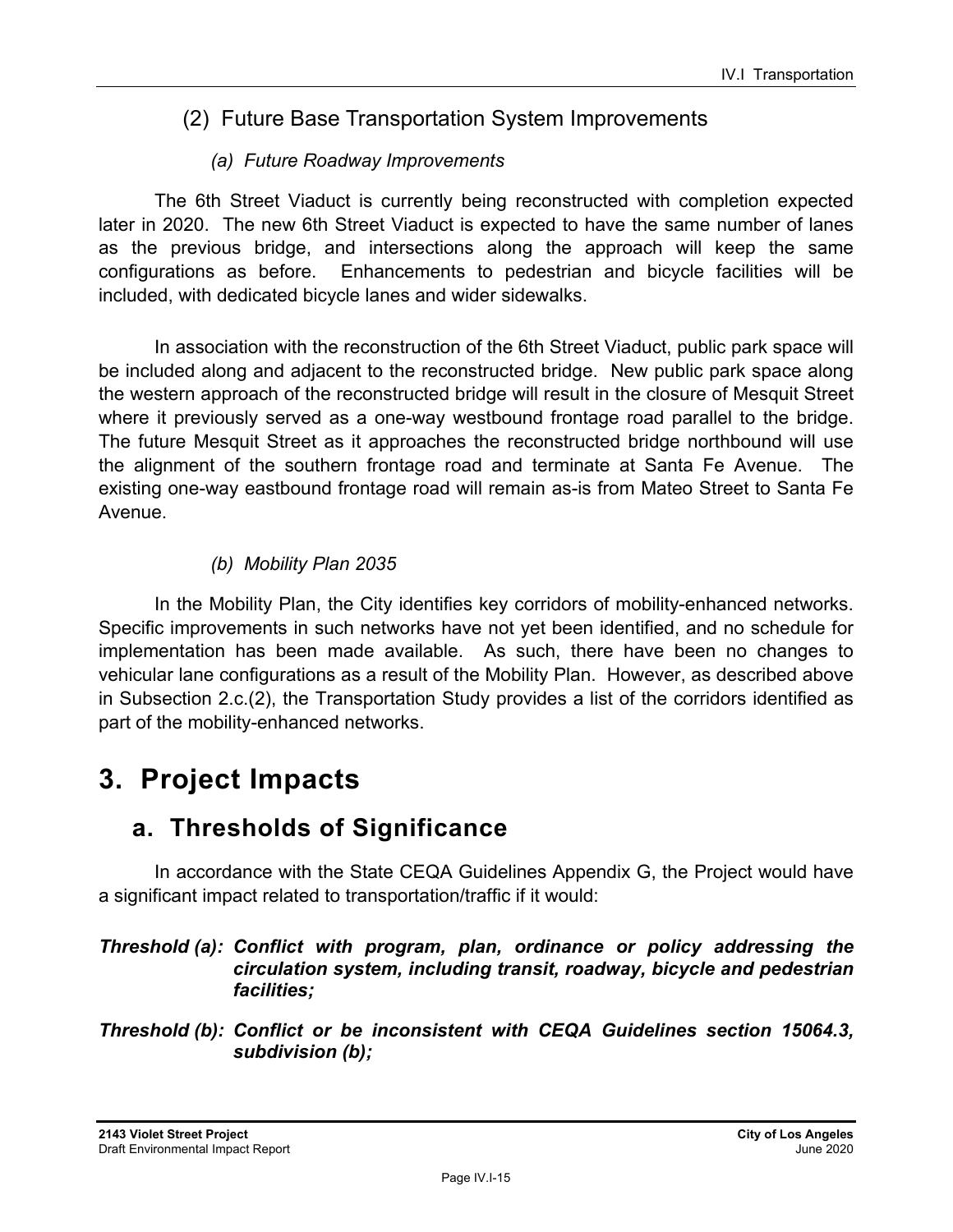#### *Threshold (c): Substantially increase hazards due to a geometric design feature (e.g., sharp curves or dangerous intersections) or incompatible uses (e.g., farm equipment);*

#### *Threshold (d): Result in inadequate emergency access*

As previously discussed, SB 743 (PRC Section 21099(b)(1)) directed OPR to prepare and develop revised guidelines for determining the significance of transportation impacts resulting from projects located within TPAs. The revised guidelines are required to prohibit the consideration of automobile delay, as described solely by level of service or similar measures of vehicular capacity or traffic congestion, as a significant impact on the environment pursuant to CEQA, except in locations specifically identified in the revised guidelines, if any. In accordance with this requirement, new CEQA Guidelines Section 15064.3(a), adopted in December 2018, states "a project's effect on automobile delay does not constitute a significant environmental impact." As noted above, on July 30, 2019, the City adopted VMT as a criterion in determining transportation impacts under CEQA and LADOT issued guidance on August 9, 2019.

For this analysis the Appendix G Thresholds provided above are relied upon.

The methodology and base assumptions used in this analysis were established by LADOT.

## **b. Methodology**

## (1) Consistency with Plans, Programs, Ordinances, or Policies

As discussed above, with implementation of SB 743, the updated Appendix G thresholds, and the City's revised guidance on thresholds of significance for transportation impacts under CEQA, vehicle delay is not considered a potential significant impact on the environment. As such, this analysis will not go into detail on the anticipated effect of the Project with respect to LOS. As described above, CEQA Guidelines threshold (a) has been updated to require an analysis of the proposed Project's potential to conflict with plans, programs, ordinances, or policies that address the circulation system including transit, roadway, bicycle and pedestrian facilities. Therefore, the impact analysis below will evaluate the Project's potential to conflict with the plans, programs, ordinances, and policies listed above in the Regulatory Framework section of this chapter. In accordance with the TAG, a project that generally conforms with, and does not obstruct the City's development policies and standards will generally be considered to be consistent.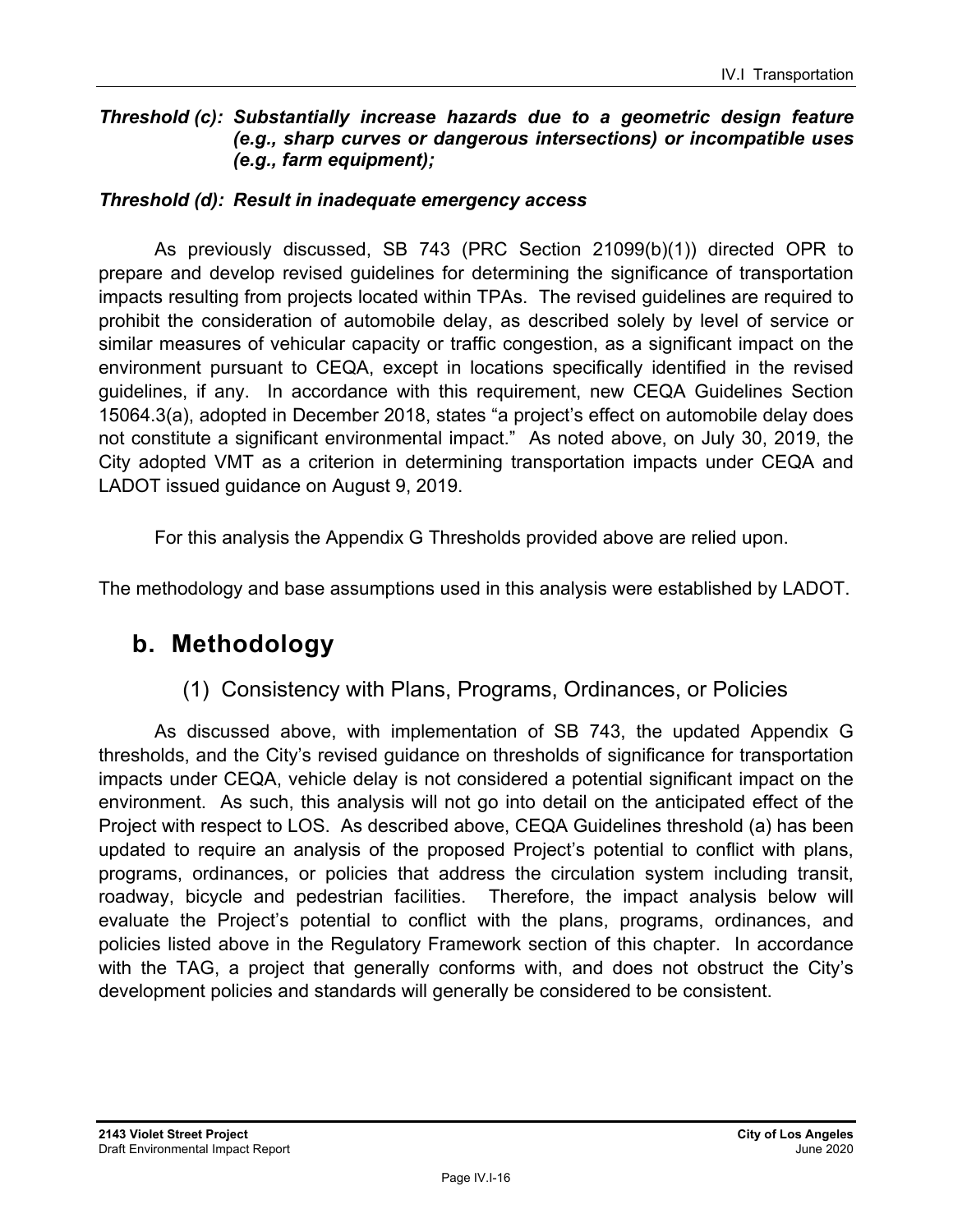## (2) Vehicle Miles Traveled

## *(a) VMT Impact Thresholds*

OPR has found that a VMT per capita or per employee that is 15 percent or more below that of existing development is a reasonable and achievable threshold in determining significant transportation impacts under CEQA, although CEQA allows lead agencies to set or apply their own significance thresholds.<sup>15</sup> The TAG identifies significance thresholds to apply to development projects when evaluating potential VMT impacts consistent with the OPR's CEQA guidance.

As discussed above, SB 743, which went into effect in January 2014, required OPR to change the way public agencies evaluate transportation impacts of projects under CEQA. Under SB 743, the focus of transportation analysis shifts from driver delay, which is typically measured by traffic LOS, to a new measurement that better addresses the state's goals on reduction of GHG emissions, creation of a multi-modal transportation, and promotion of mixed-use developments. In accordance with SB 743, CEQA Guidelines Section 15064.3 establishes VMT as the most appropriate measure of transportation impacts. On July 30, 2019, the City of Los Angeles adopted the CEQA Transportation Analysis Update, which sets forth the revised thresholds of significance for evaluating transportation impacts as well as screening and evaluation criteria for determining impacts. The CEQA Transportation Analysis Update establishes VMT as the City's formal method of evaluating a project's transportation impacts. In conjunction with this update, LADOT adopted the TAG in July 2019.

The City's VMT impact criteria for development projects is specified in Threshold T-2.1 (Causing Substantial Vehicle Miles Traveled) of the TAG. Per the criteria, a development project would have a potential significant impact if the project meets one or more of the following:

For residential projects, a development project may have a potential significant impact if it generates household VMT per capita exceeding 15 percent below the existing average household VMT per capita for the Area Planning Commission (APC) area in which the project is located. The Project is located in the Central APC and the corresponding threshold is 6.0 daily household VMT per capita. This criterion was used for the multifamily residential component of the Project.

For office projects, a development project may have a potential significant impact if it generates work VMT per employee exceeding 15 percent below the existing average work

*<sup>15</sup> OPR, Technical Advisory on Evaluating Transportation Impacts in CEQA, December 2018.*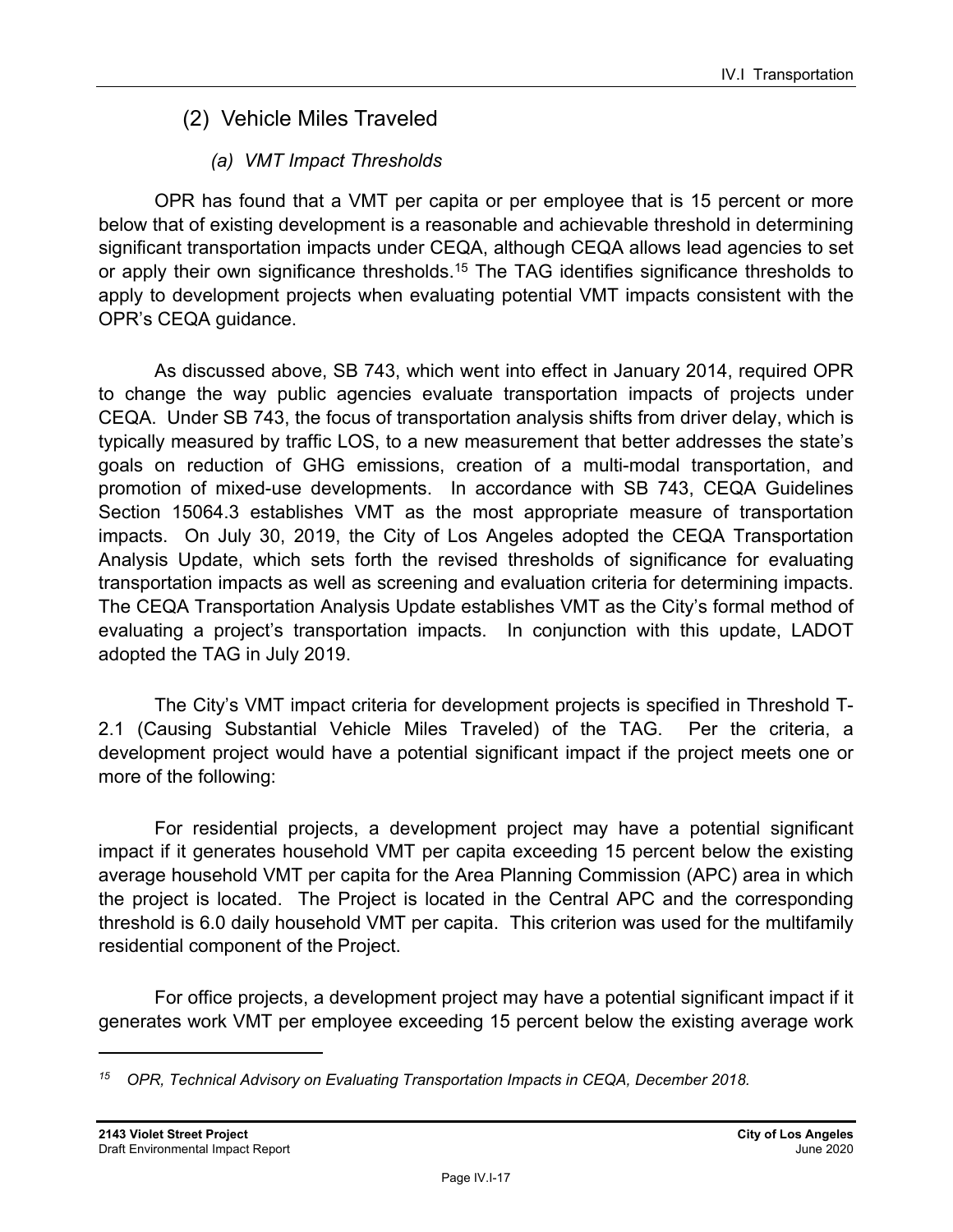VMT per employee for the APC in which the project is located. The Project is located in the Central APC and the corresponding threshold is 7.6 daily VMT per employee. This criterion was used for the office component of the Project.

Per the TAG, if a project includes less than 50,000 square feet of retail uses (including restaurants), then such retail uses are deemed to be small-scale or local-serving and are assumed to have less than significant VMT impacts.16 Local-serving retail development, tends to shorten trips and reduce VMT whereas regional-serving retail development can lead to substitution of longer trips for shorter ones and could increase VMT.17 The proposed high-turnover restaurant space is less than 50,000 square feet and is therefore considered to be local-serving under the TAG. Accordingly, per the TAG, VMT impacts from this portion of the Project would be less than significant.<sup>18</sup> This criterion was used for the restaurant component of the Project.

For mixed-use projects, evaluate each component separately and apply the impact criteria above for each individual land use.

Per the TAG, a project could have a significant cumulative impact on VMT if the project has both a significant project-level impact as determined above and is not consistent with the 2016-2040 RTP/SCS in terms of development location, density, and intensity.

### *(b) VMT Analysis Methodology*

LADOT developed City of Los Angeles VMT Calculator Version 1.2 (November 2019) (VMT Calculator) to assess the VMT impacts of proposed development projects within the City. The VMT Calculator also assesses the effectiveness of selected Transportation Demand Management (TDM) measures proposed for a project based on available research. Analysis was conducted for the Project using the City's VMT analysis procedures and the VMT Calculator. This analysis considered both the Project's proposed land uses and the TDM program proposed as mitigation.

### *(i) Travel Behavior Zone*

The City developed travel behavior zone (TBZ) categories to determine the magnitude of VMT and vehicle trip reductions that could be achieved through TDM strategies. As detailed in City of Los Angeles VMT Calculator Documentation, the development of the TBZs considered the population density, land use density, intersection

*<sup>16</sup> LADOT, Transportation Assessment Guidelines, July 2019, p. 16.* 

*<sup>17</sup> LADOT, Transportation Assessment Guidelines, July 2019, p. 19.* 

*<sup>18</sup> LADOT, Transportation Assessment Guidelines, July 2019, p. 16.*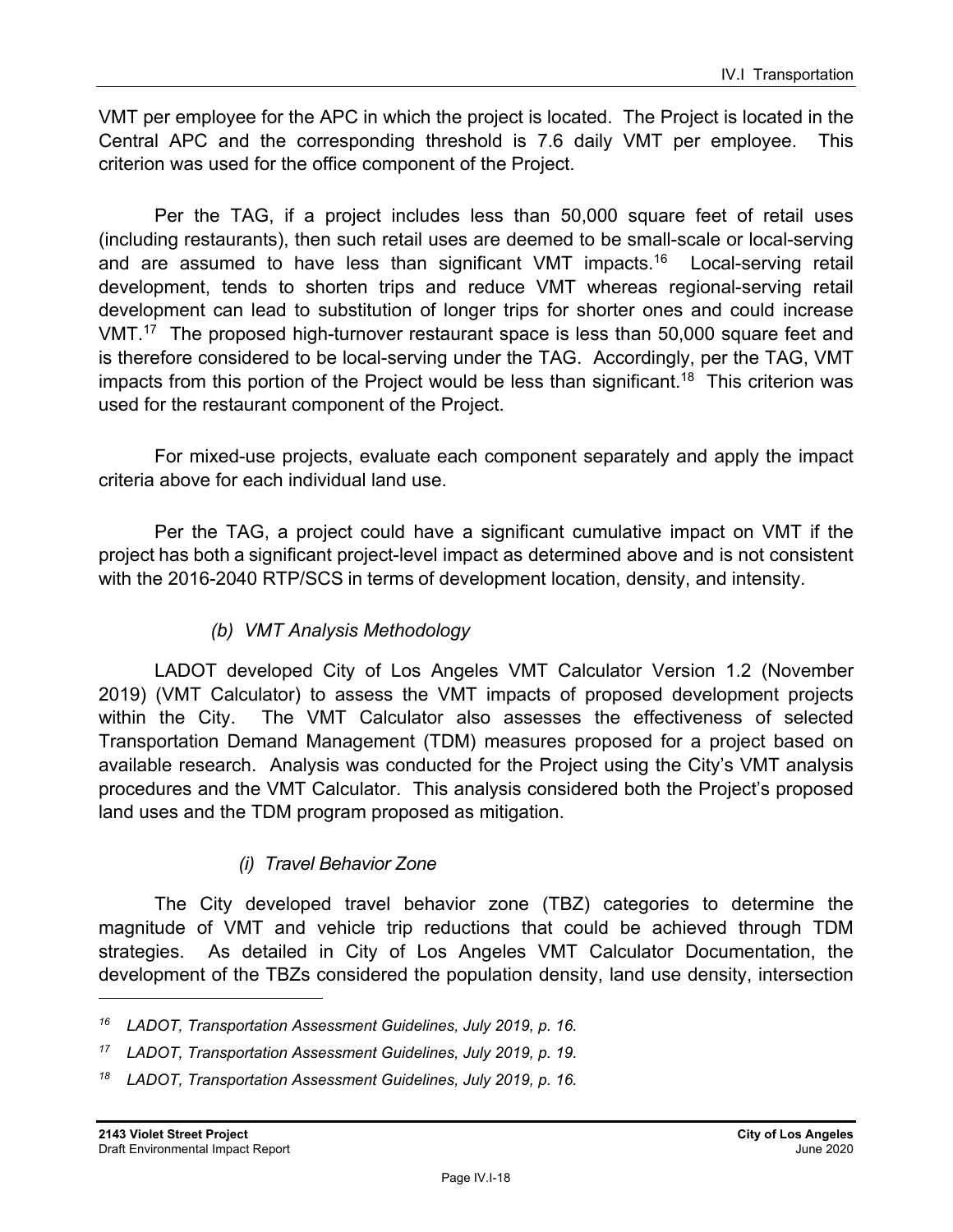density, and proximity to transit of each Census tract in the City and are categorized as follows:

- 1. Suburban (Zone 1): Very low-density primarily centered around single-family homes and minimally connected street network.
- 2. Suburban Center (Zone 2): Low-density developments with a mix of residential and commercial uses with larger blocks and lower intersection density.
- 3. Compact Infill (Zone 3): Higher density neighborhoods that include multi-story buildings and well-connected streets.
- 4. Urban (Zone 4): High-density neighborhoods characterized by multi-story buildings with a dense road network.

The VMT Calculator determines a Project's TBZ based on the latitude and longitude of the project address.

#### *(ii) Mixed-Use Development Methodology*

As detailed in City of Los Angeles VMT Calculator Documentation, the VMT Calculator accounts for the interaction of land uses within a mixed-use development and considers the following sociodemographic, land use, and built environment factors for the Project area:

- The project's jobs/housing balance
- Land use density of the project
- Transportation network connectivity
- Availability of and proximity to transit
- Proximity to retail and other destinations
- Vehicle ownership rates
- Household size

### *(iii) Travel Demand Forecasting*

The VMT Calculator determines a Project's VMT based on trip length information from the City's Travel Demand Forecasting (TDF) Model. The TDF Model considers the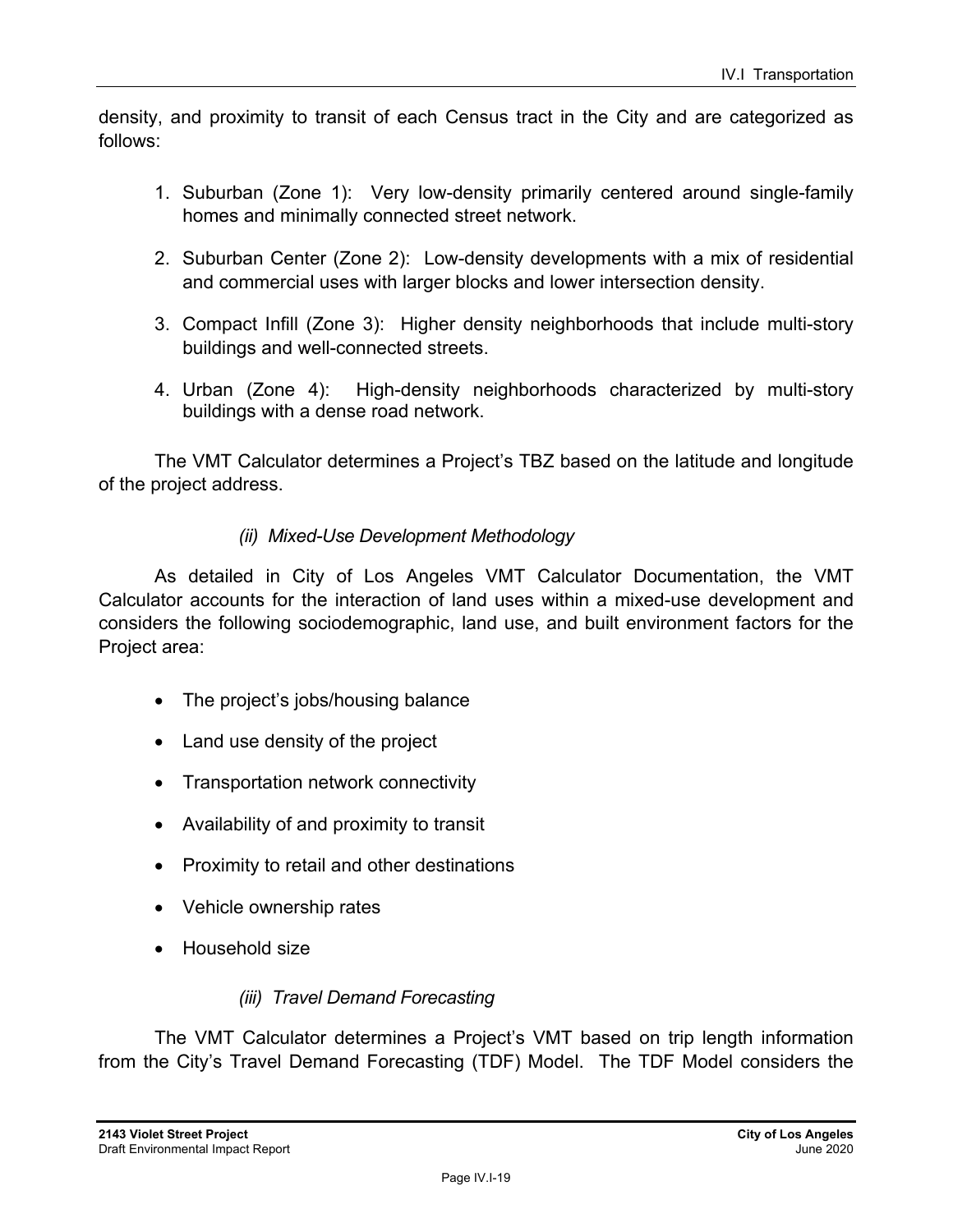traffic analysis zone where the project is located to determine the trip length and trip type, which factor into the calculation of the project's VMT.

#### *(iv) Population and Employment Assumptions*

As previously stated, the VMT thresholds identified in the TAG are based on household VMT per capita and work VMT per employee. Thus, the VMT Calculator contains population assumptions developed based on Census data for the City and employment assumptions derived from multiple data sources, including 2012 Developer Fee Justification Study (Los Angeles Unified School District, 2012), the San Diego Association of Governments Activity Based Model, Trip Generation, 9th Edition (Institute of Transportation Engineers, 2012), the United States Department of Energy, and other modeling resources.<sup>19</sup> A summary of population and employment assumptions for various land uses is provided in Table 1 of City of Los Angeles VMT Calculator Documentation.

#### *(v) Transportation Demand Management Measures*

Additionally, the VMT Calculator measures the reduction in VMT resulting from a project's incorporation of TDM strategies as project design features or mitigation measures. The following seven categories of TDM strategies are included in the VMT Calculator:

- 1. Parking
- 2. Transit
- 3. Education and Encouragement
- 4. Commute Trip Reductions
- 5. Shared Mobility
- 6. Bicycle Infrastructure
- 7. Neighborhood Enhancement

TDM strategies within each of these categories have been empirically demonstrated to reduce trip-making or mode choice in such a way as to reduce VMT, as documented in Quantifying Greenhouse Gas Mitigation Measures (California Air Pollution Control Officers Association, 2010).

*<sup>19</sup> The 2018 LAUSD Developer Fee Justification Study and Trip Generation 10th Edition are now available, but City's VMT Calculator utilized the editions indicated herein.*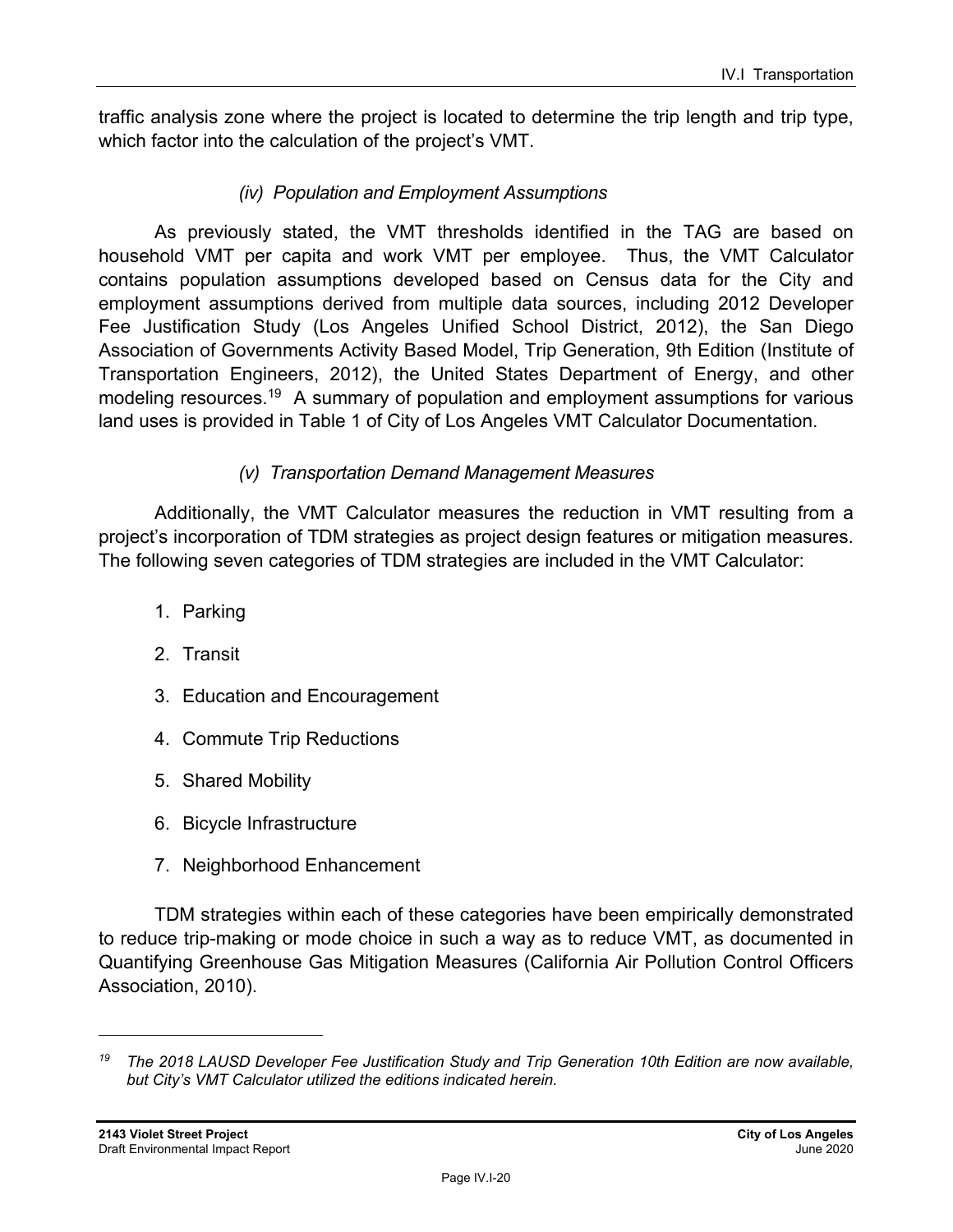## (3) Hazardous Design Features

The TAG includes a methodology for analyzing impacts with respect to hazardous geometric design features. For vehicle, bicycle and pedestrian safety impacts, project access points, internal circulation, and parking access from an operational and safety perspective (for example, turning radii, driveway queuing, line of sight for turns into and out of project driveway[s]) are reviewed. Where project driveways would cross pedestrian facilities or bicycle facilities (bike lanes or bike paths), operational and safety issues related to the potential for vehicle/pedestrian and vehicle/bicycle conflicts and the severity of consequences that could result are considered. In areas with moderate to high levels of pedestrian or bicycle activity, the collection of pedestrian or bicycle count data may be required. Using this methodology, the Project design, including proposed infrastructure improvements, land uses, and open spaces, are reviewed to determine if the Project would increase and/or create a hazardous geometric design feature(s) and/or incompatible use.

## (4) Emergency Access

In consultation with the Los Angeles Fire Department (LAFD), the analysis of the Project's potential access impacts will include a review of the proposed vehicle access points and internal circulation. A determination was made pursuant to the thresholds of significance identified above regarding the potential for these features of the Project to impede traffic flows on adjacent City streets and/or result in potential safety impacts.

## **c. Project Design Features**

The Project would implement the following Project design feature, which is relevant to the assessment of construction traffic impacts and impacts related to bicycle, pedestrian, and vehicular safety:

- **TR-PDF-1:** Prior to the start of construction, a Construction Traffic Management Plan shall be prepared and submitted to LADOT for review and approval. The Construction Traffic Management Plan will include a Worksite Traffic Control Plan, which will facilitate traffic and pedestrian movement, and minimize the potential conflicts between construction activities, street traffic, bicyclists, and pedestrians. Furthermore, the Construction Traffic Management Plan and Worksite Traffic Control Plan will include, but not be limited to, the following measures:
	- As parking lane and/or sidewalk closures are anticipated, worksite traffic control plan(s), approved by the City of Los Angeles, should be implemented to route vehicular traffic, bicyclists, and pedestrians around any such closures;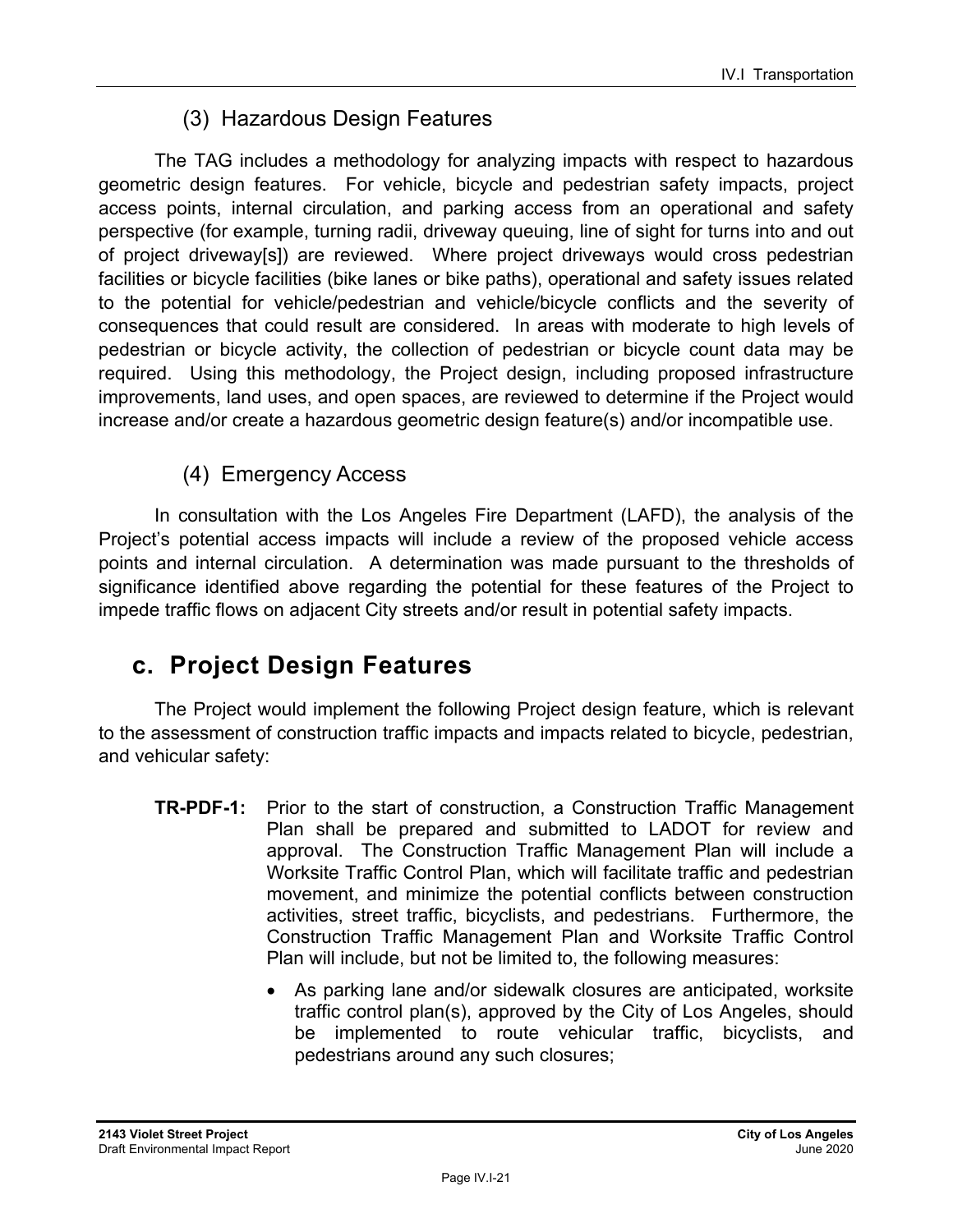- Ensure that access will remain unobstructed for land uses in proximity to the Project Site during construction;
- Parking for construction workers will be provided either on-site or at off-site, off-street locations. Parking shall be prohibited on streets in the vicinity of the Project Site; and
- Coordinate with the City and emergency service providers to ensure adequate access is maintained to the Project Site and neighboring businesses and residences.

In addition, several TDM program elements are already included in the Project. These elements, which would be expected to enhance the usage of walking, biking, and transit modes as alternatives to the automobile, include the following:

- Bicycle Amenities—The Project will provide long-term and short-term bicycle parking, bicycle showers, and secure bicycle parking in accordance with LAMC requirements. In addition, the Project may also provide complimentary amenities such as a self-service bike repair area.
- Site Design—The Project Site will be designed to encourage walking, biking, and taking transit. Amenities would include:
	- New sidewalks and street trees along the perimeter;
	- Improved street and pedestrian lighting; and
	- A pedestrian network within the Project Site and connecting to the surrounding pedestrian system

## **d. Analysis of Project Impacts**

#### *Threshold (a): Would the Project conflict with a program, plan, ordinance, or policy addressing the circulation system, including transit, roadway, bicycle, and pedestrian facilities?*

## (1) Impact Analysis

Table 2.1-2 in the TAG provides screening questions to determine which plans, policies, and programs apply to a project. Based on those questions, the following apply to the Project: Mobility Plan policies 2.1, 2.3, 2.4, 2.10, 2.17, 3.2, 3.5, 3.8, 3.9, 3.10, 4.1, 4.13, 5.1, 5.4, and 5.5; Mobility Plan Transit Enhanced Network, Pedestrian Enhanced Network, and Bicycle Enhanced Network Programs; Mobility Plan programs ENG.9, ENG.19, PK.1, PK.7, PK.8, PL.1, PL.13, and PS.3; Mobility Plan Chapter 3 Access for All; Transit Oriented Community Guidelines; and LADOT MPP Section 321. In addition, an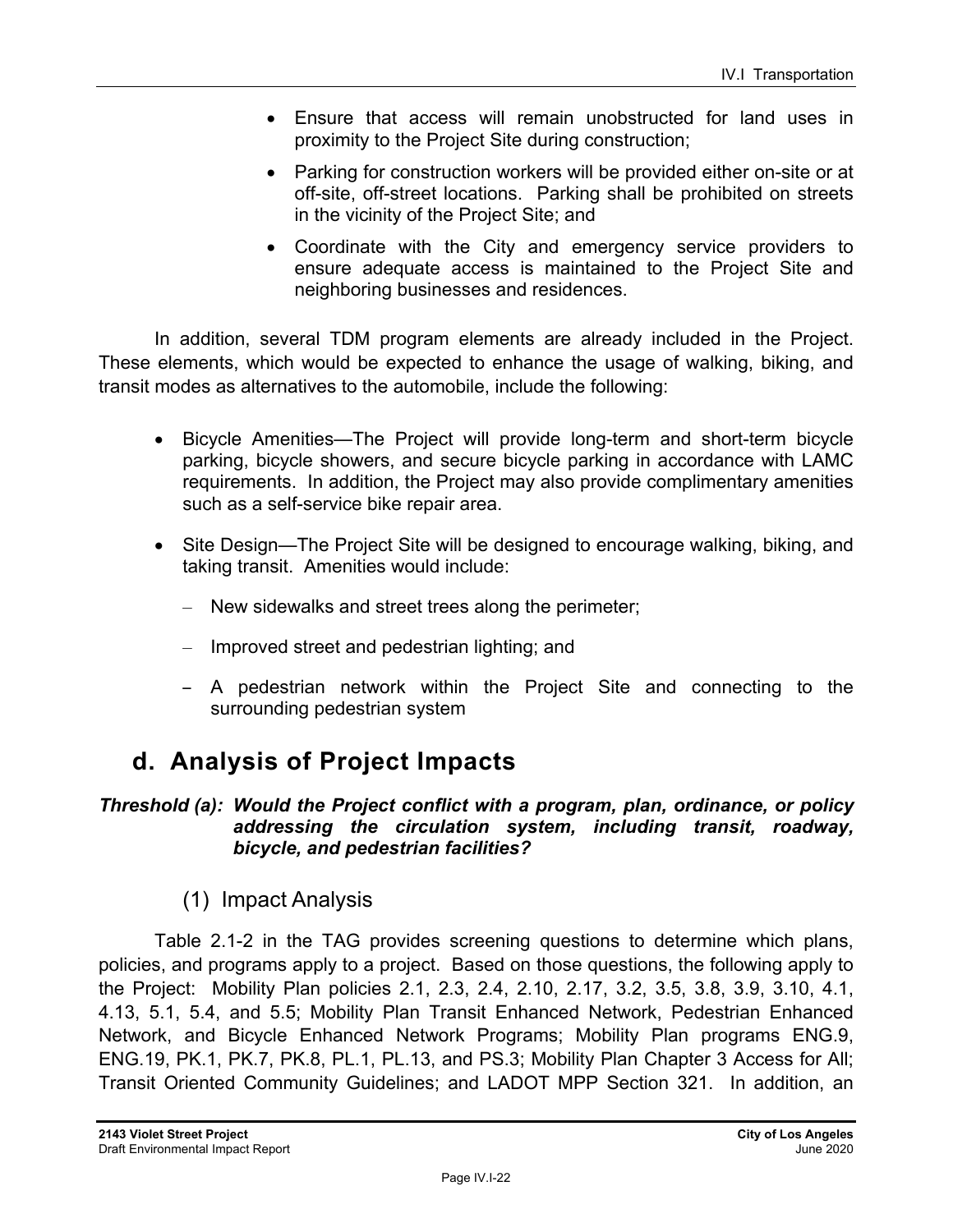analysis of the Central City North Community Plan is also provided. The Project's potential to conflict with these programs, plans, ordinances, and policies are analyzed below.

- *(a) Mobility Plan 2035* 
	- *(i) Mobility Plan Policies*

*Policy 2.1 Adaptive Reuse of Streets—Design, plan, and operate streets to serve multiple purposes and provide flexibility in design to adapt to future demands:* The Project will not alter adjacent streets or the right-of-way in a manner that would preclude or conflict with future changes by various City departments. Therefore, the Project would not conflict with Mobility Plan Policy 2.1.

*Policy 2.3 Pedestrian Infrastructure—Recognize walking as a component of every trip, and ensure high quality pedestrian access in all site planning and public right-of-way modifications to provide a safe and comfortable walking environment:* As discussed above, the Project is not located in a Pedestrian Enhanced District, but the Project would improve pedestrian infrastructure with the addition of new sidewalks around the Project Site perimeter, pedestrian lighting, and a paseo within the Project Site. Therefore, the Project would not conflict with Mobility Plan Policy 2.3.

*Policy 2.4 Neighborhood Enhanced Network—Provide a slow speed network of locally serving streets:* The Project frontages are not on streets that are part of the Neighborhood Enhanced Network. Therefore, the Project would not conflict with Mobility Plan Policy 2.4.

*Policy 2.10 Loading Areas—Facilitate the provision of adequate on and off-street loading areas:* The Project proposes curbside passenger loading zones along Violet Street, which is a cul-de-sac east of the intersection of Violet Street and Santa Fe Avenue. As such, passenger loading activity would likely have a minimal impact on the surrounding street network. The Project also proposes a loading dock for residential uses off of the alleyway and a loading dock for the office and restaurant uses immediately adjacent to the office parking entrance. The loading docks would be accessed on the Project Site, which would result in a minimal impact on the surrounding street network and the loading docks would not encroach on or block the public right-of-way. Therefore, the Project would not conflict with Mobility Plan Policy 2.10.

*Policy 2.17 Street Widenings—Carefully consider the overall implications (cost, character, safety, travel, infrastructure, environment) of widening a street before requiring the widening, even when the existing right of way does not include a curb and gutter or the resulting roadway would be less than the standard dimension:* While this is a citywide policy that does not apply directly to the Project, the Project would not conflict with its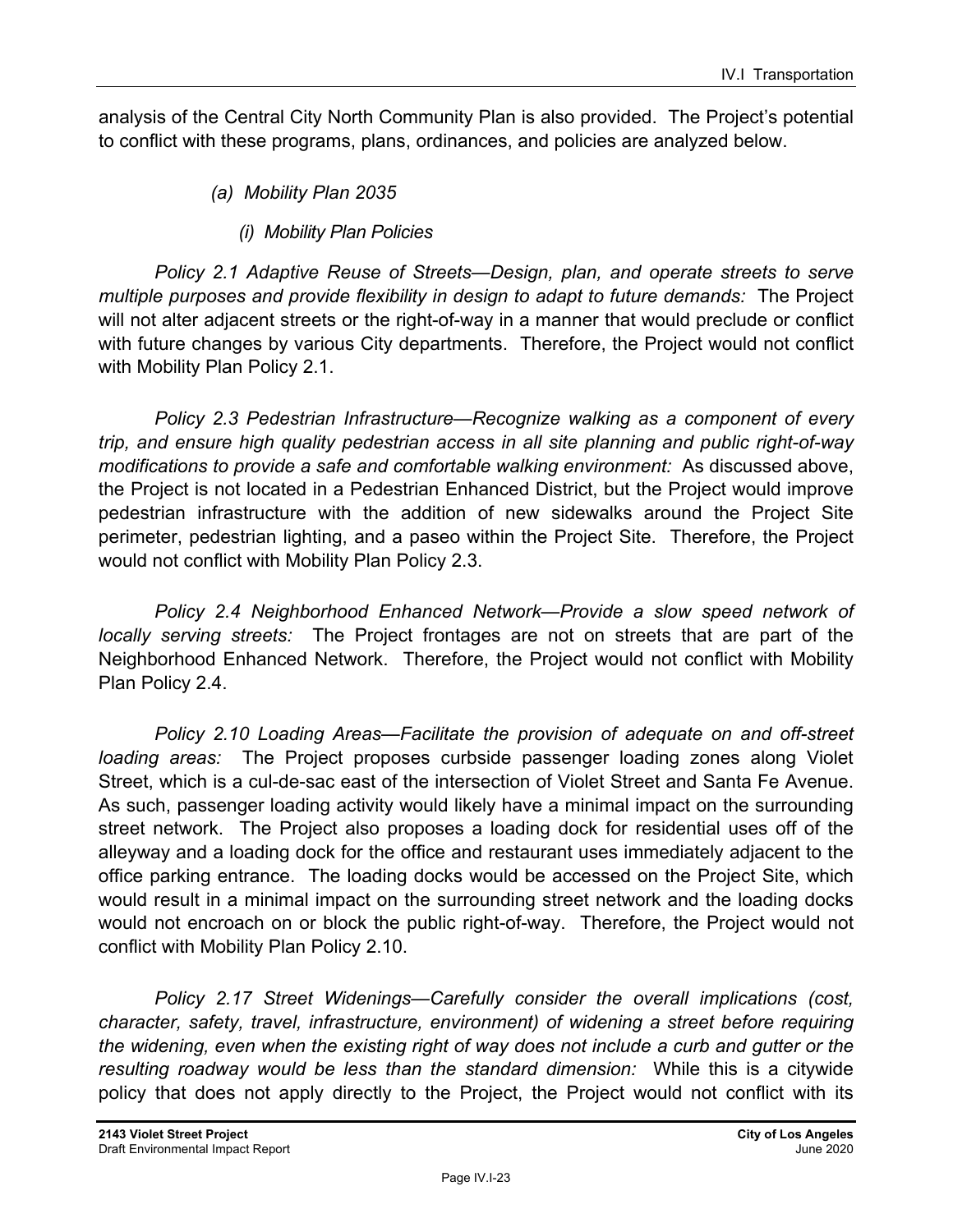implementation. The Project is dedicating three feet of right-of-way along the Violet Street and 7th Place frontages to conform with the street classifications in the Mobility Plan, but no street widening is proposed. Therefore, the Project would not conflict with Mobility Plan Policy 2.17.

*Policy 3.2 People with Disabilities—Accommodate the needs of people with disabilities when modifying or installing infrastructure in the public right-of-way:* There are no pedestrian sidewalks along Violet Street between the Project Site and Santa Fe Avenue, and the adjacent parcel currently utilizes this area for parking. However, the Project proposes to add new Americans with Disabilities Act (ADA)-compliant sidewalks along the perimeter of the Project. The Project would not inhibit the future ability of the adjacent parcel or the City to provide sidewalks along the adjacent parcel's frontage. Therefore, the Project would not conflict with Mobility Plan Policy 3.2.

*Policy 3.5 Multi-Modal Features—Support "first-mile, last-mile solutions" such as multi-modal transportation services, organizations, and activities in the areas around transit stations and major bus stops (transit stops) to maximize multi-modal connectivity and access for transit riders:* The Project Site does not include a transit station or bus stop. Nevertheless, the Project would support multi-modal travel with bicycle amenities such as bicycle parking and a self-service bicycle repair area, as well as pedestrian amenities such as the addition of new sidewalks and a paseo within the Project Site. Therefore, the Project would not conflict with Mobility Plan Policy 3.5.

*Policy 3.8 Bicycle Parking—Provide bicyclists with convenient, secure, and wellmaintained bicycle parking facilities:* The Project will provide short- and long-term bicycle parking in accordance with LAMC requirements. Specifically, the Project is required to provide and would provide 47 short-term bicycle parking spaces and 210 long-term bicycle parking spaces. Therefore, the Project would not conflict with Mobility Plan Policy 3.8.

*Policy 3.9 Increased Network Access—Discourage the vacation of public rights-ofway:* The Project Site is adjacent to an alley located along its western edge. The Project will not restrict alley access, proposes to dedicate 2.5 feet along the alley, and proposes a full-access residential driveway off of the alley. The Project does not propose vacation of the alley. Therefore, the Project would not conflict with Mobility Plan Policy 3.9.

*Policy 3.10 Cul-de-sacs—Discourage the use of cul-de-sacs that do not provide access for active transportation options:* The Project Site is located on Violet Street, which is a cul-de-sac east of the intersection of Violet Street and Santa Fe Avenue. The current cul-de-sac cannot provide bicycle and pedestrian access due to the railroad tracks located east of the Project Site; the Project would not modify this cul-de-sac and no new cul-desacs are proposed. Therefore, the Project would not conflict with Mobility Plan Policy 3.10.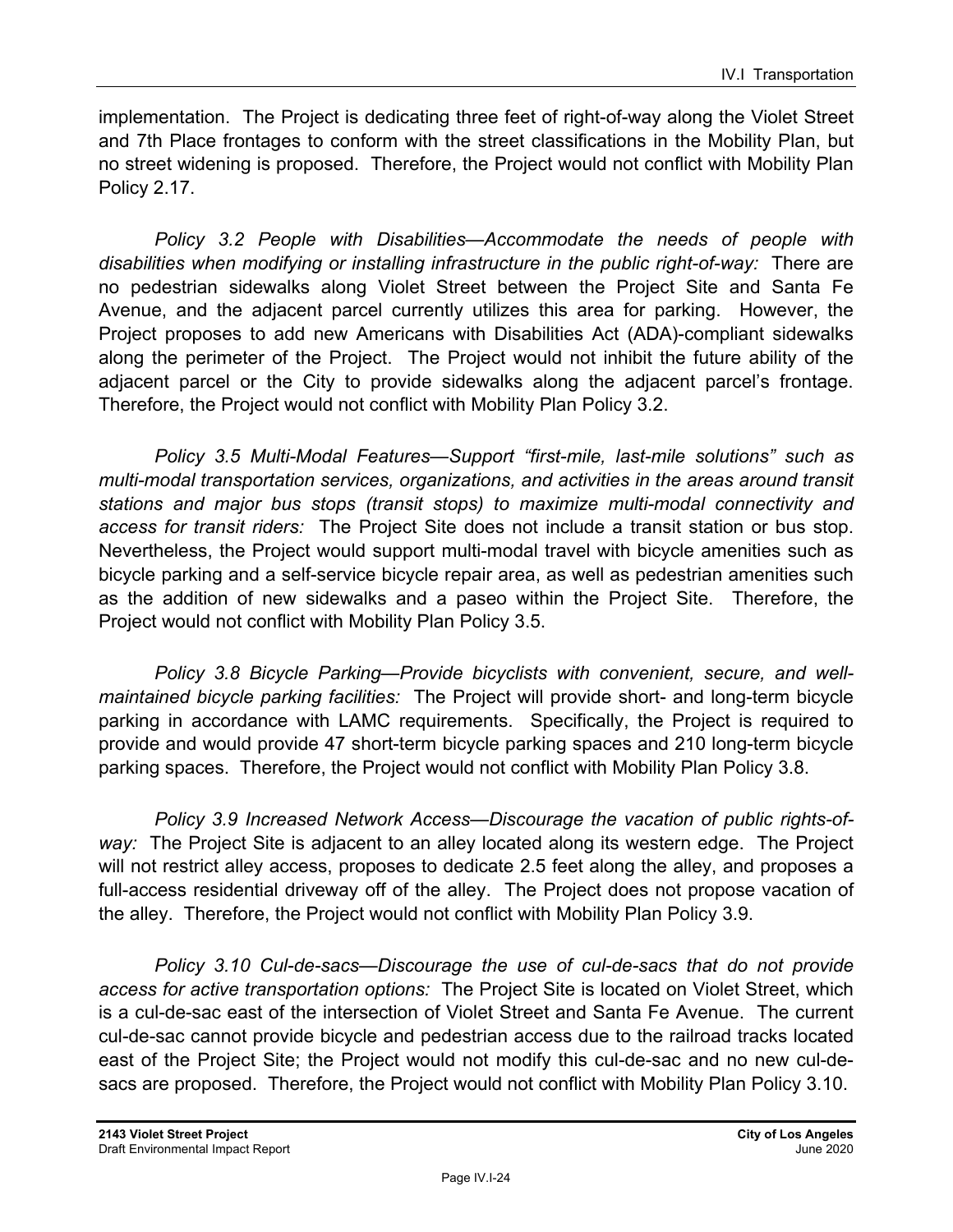*Policy 4.1 New Technologies—Support new technology systems and infrastructure to expand access to transportation choices:* The Project does not propose elements that would limit or preclude the City's ability to offer or introduce new technology systems or infrastructure. Therefore, the Project would not conflict with Mobility Plan Policy 4.1.

*Policy 4.13 Parking and Land Use Management—Balance on-street and off-street parking supply with other transportation and land use objectives:* The Project would provide subterranean parking within the Project Site. The Project is required to provide and would provide 759 vehicle parking spaces, which is reduced from 817 due to the provision of bicycle parking spaces. The Project will also implement TDM program, as discussed further under Threshold (b), below. This program is intended to reduce vehicle trips and would include unbundled residential parking, which lowers the cost of purchasing or renting a dwelling unit and can function as an incentive to minimize auto ownership. Therefore, the Project would not conflict with Mobility Plan Policy 4.13.

*Policy 5.1 Sustainable Transportation—Encourage the development of a sustainable transportation system that promotes environmental and public health:* As discussed above in the analyses for Policies 3.5 and 3.8, the Project would encourage the development of a sustainable transportation system with its provision of bicycle parking, self-service bicycle parking area, addition of new sidewalks, and pedestrian paseo. Therefore, the Project would not conflict with Policy 5.1.

*Policy 5.4 Clean Fuels and Vehicles—Continue to encourage the adoption of low and zero emission fuel sources, new mobility technologies, and supporting infrastructure:*  While this is a citywide policy that does not apply directly to the Project, the Project would not conflict with its implementation. As discussed in Section IV.C, Greenhouse Gas Emissions, of this Draft EIR, the Project would comply with the City's EV charging requirements which specify that 10 percent of new parking spaces would require EV charging equipment. In addition, 30 percent of all new parking spaces would be required to be EV "ready" meaning they will be capable of supporting future EV charging equipment. Therefore, the Project would not conflict with Mobility Plan Policy 5.4.

#### *(ii) Transit Enhanced Network, Pedestrian Enhanced Districts, and Bicycle Enhanced Network*

As discussed above, the Project Site is not located within a Pedestrian Enhanced District or along a Transit Enhanced Network or Bicycle Enhanced Network. Nevertheless, as discussed above in the analyses for Policies 2.3 and 3.8, the Project would encourage pedestrian and bicycle activity. With respect to transit, the Project is located within walking distance of multiple bus stops and approximately 1.5 miles south of the Metro Gold Line Little Tokyo/Arts District Station and the Metro Gold Line Pico/Aliso Station. In addition, Metro is evaluating the West Santa Ana Branch Transit Corridor which will connect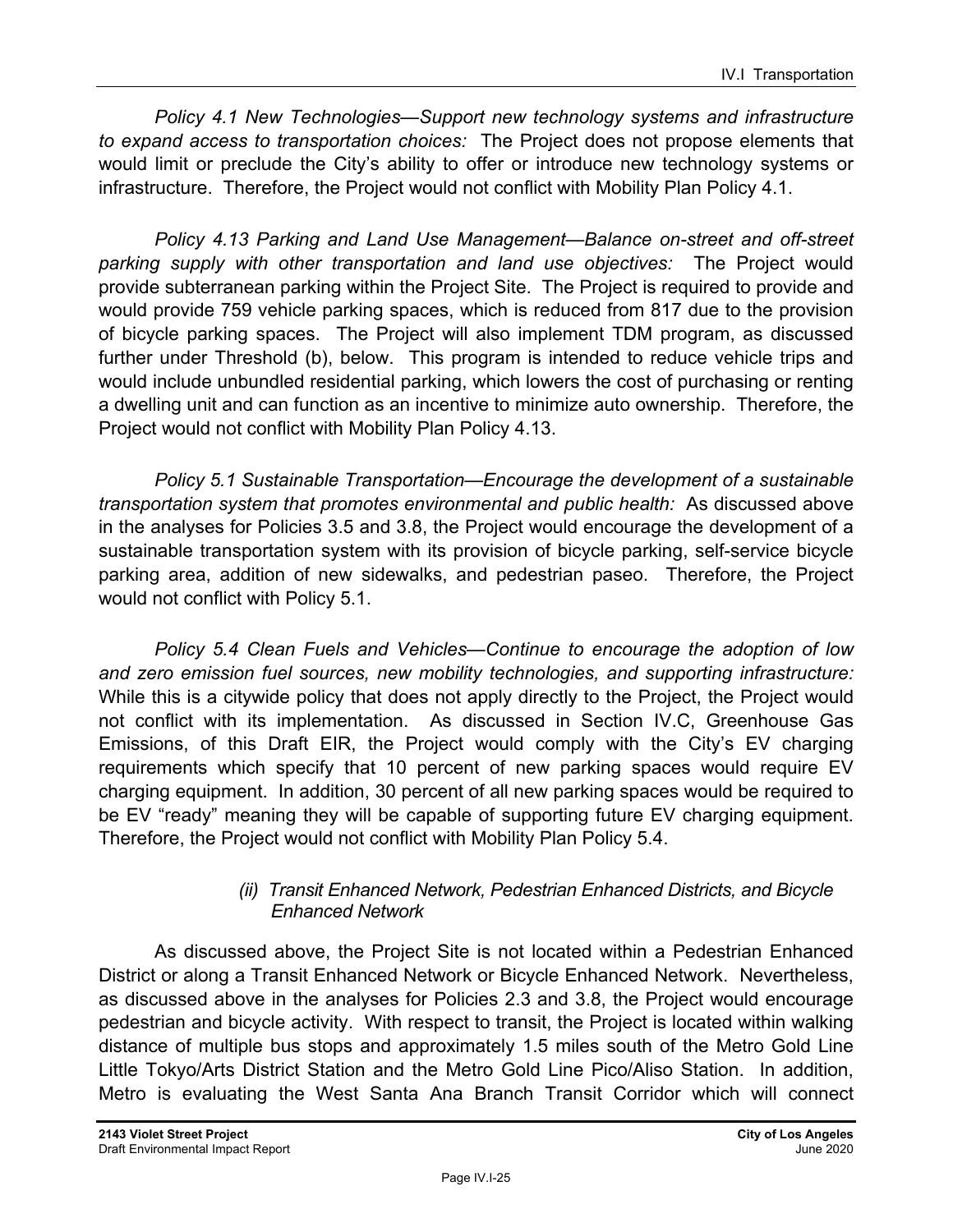Downtown Los Angeles to southeast Los Angeles County via a new light rail line.<sup>20</sup> Current proposals include a station in the Arts District, located near the intersection of Alameda Street and  $7<sup>th</sup>$  Street, approximately 0.5 mile northwest of the Project Site. Given the distance between the Project Site and the proposed rail line and station, Project construction would not interfere with its development. Therefore, the Project would not conflict with Mobility Plan policies related to the Transit Enhanced Network, Pedestrian Enhanced Districts, and the Bicycle Enhanced Network.

#### *(iii) Mobility Plan Programs*

Mobility Plan Program ENG.9 directs the city to continue the Green Alleys program to introduce low-impact development stormwater features and improve the overall quality and safety of neighborhood alleys. The Project does not propose any features that would preclude the City from adding green elements to the public right-of-way. Therefore, the Project would not conflict with Mobility Plan Program ENG.9.

Mobility Plan Program ENG.19 discusses first/last mile improvements near transit stops that could include measures such as landscaping, lighting, signage, and midblock crosswalks, among other options. The Project would contribute to first/last mile enhancements with bicycle parking and the addition of new sidewalks. Therefore, the Project would not conflict with Mobility Plan Program ENG.19.

Mobility Plan Program PK.1 directs the Department of City Planning, LADOT, and council offices to work with communities, businesses, and organizations to identify and implement creative strategies to resolve parking conflicts in areas with high parking demand, which currently do not include the Arts District. Based on LAMC requirements for the proposed land uses and existing uses to remain, the Project would be required to provide 783 vehicle parking spaces and the Project would provide 828 vehicle parking spaces located within six subterranean parking levels. Therefore, the Project would not conflict with Mobility Plan Program PK.1.

Mobility Plan Program PK.7 requires off-street dock and/or loading facilities for all new non-residential buildings and for existing non-residential buildings undergoing extensive renovations and/or expansion whenever practical in non-industrial areas. While the Arts District is an industrial area, as discussed above in the analysis for Policy 2.10, the Project would provide a loading dock off the alleyway and a loading dock for the office and restaurant uses immediately adjacent to the office parking entrance. The loading docks will

*<sup>20</sup> Metro, West Santa Ana Branch Transit Corridor, www.metro.net/projects/west-santa-ana/, accessed April 20, 2020.*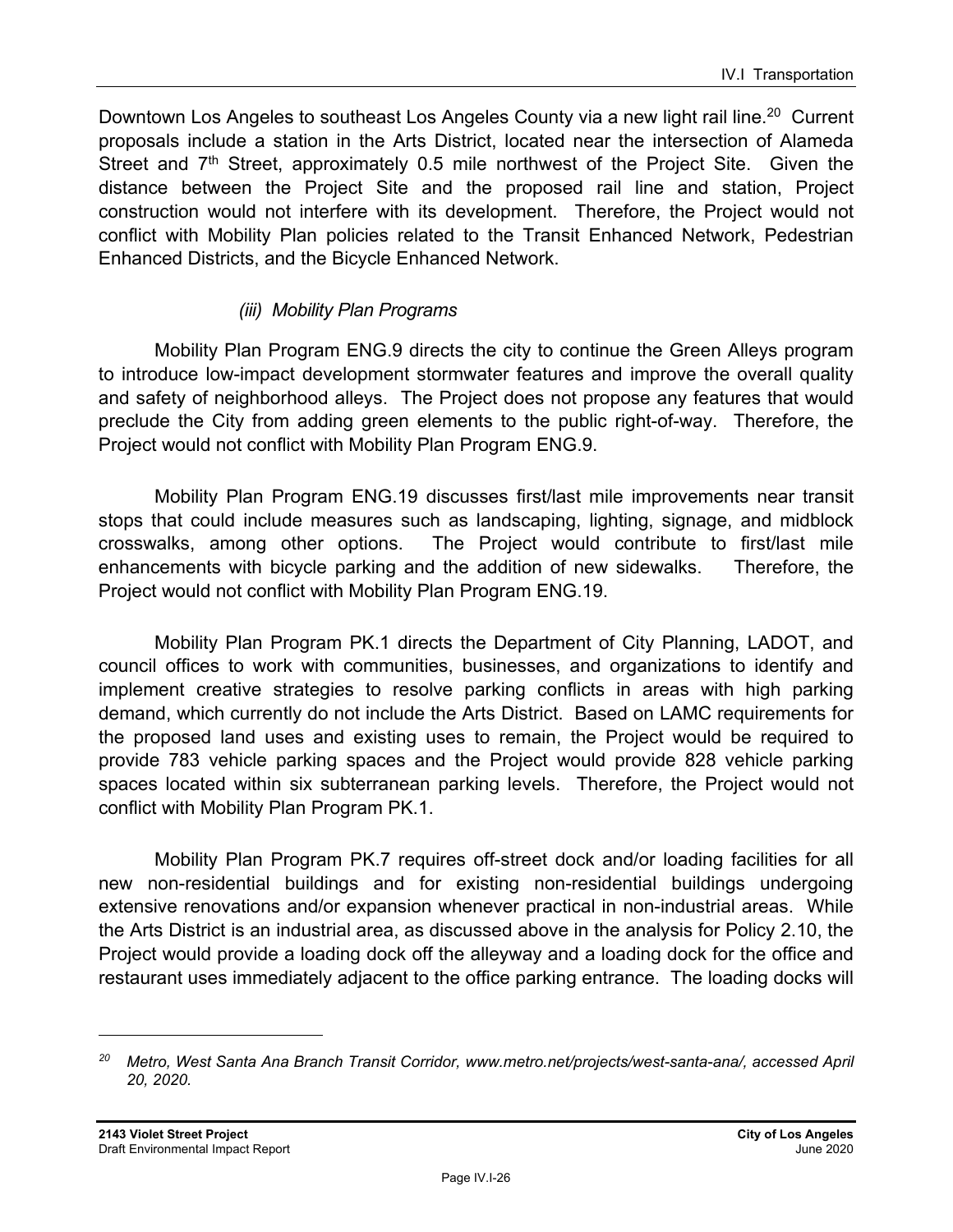not encroach on or block the public right-of-way. Therefore, the Project would not conflict with Mobility Plan Program PK.7.

Mobility Plan Program PK.8 encourages the designation of on-street loading areas, through removal of curb parking, in established industrial areas where off-street loading facilities are lacking. As discussed above in the analysis for Policy 2.10 and Program PK.7, the Project's loading docks would be located within the Project Site and will not encroach on or block the public right-of-way. Therefore, the Project would not conflict with Mobility Plan Program PK.8.

Mobility Plan Program PL.1 requires driveway access to buildings from non-arterial streets or alleys (where feasible) in order to minimize interference with pedestrian access and vehicular movement. The proposed residential driveway is located in the alleyway and the commercial driveway is located on Violet Street, which is a collector street. Therefore, the Project would not conflict with Mobility Plan Program PL.1.

Mobility Plan Program PL.13 is a citywide program to explore the use of special materials use within public rights-of-way. This program does not apply to the Project because no changes to the adjacent rights-of-way are proposed as part of the Project. Therefore, the Project would not conflict with Mobility Plan Program PL.13.

Mobility Plan Program PS.3 is a citywide program to explore the development of a connected network of walking passageways utilizing both public and private spaces, local streets, and alleyways to facilitate circulation. The Project improves pedestrian circulation by adding new sidewalks and a paseo within the Project Site. Therefore, the Project would not conflict with Mobility Plan Program PS.3.

### *(iv) Mobility Plan Chapter 3: Access for All*

Chapter 3 of the Mobility Plan emphasizes the importance of multi-modal networks as integral components of the City's transportation system. The Project location and design are intended to leverage proximity to multiple Metro bus routes that also connect to Metro rail stations. The Project's design is providing vehicle parking, bicycle parking, improved pedestrian access, and on-site loading areas for passenger loading and deliveries. Therefore, the Project would not conflict with Mobility Plan Chapter 3.

### *(b) Transit Oriented Community Guidelines*

The Transit Oriented Community (TOC) Guidelines provide the eligibility standards, incentives, and other necessary components of the TOC program. While the Project Site is located in a Tier 3 TOC, the Project is not seeking incentives under the TOC program. Therefore, the TOC Guidelines do not apply to the Project.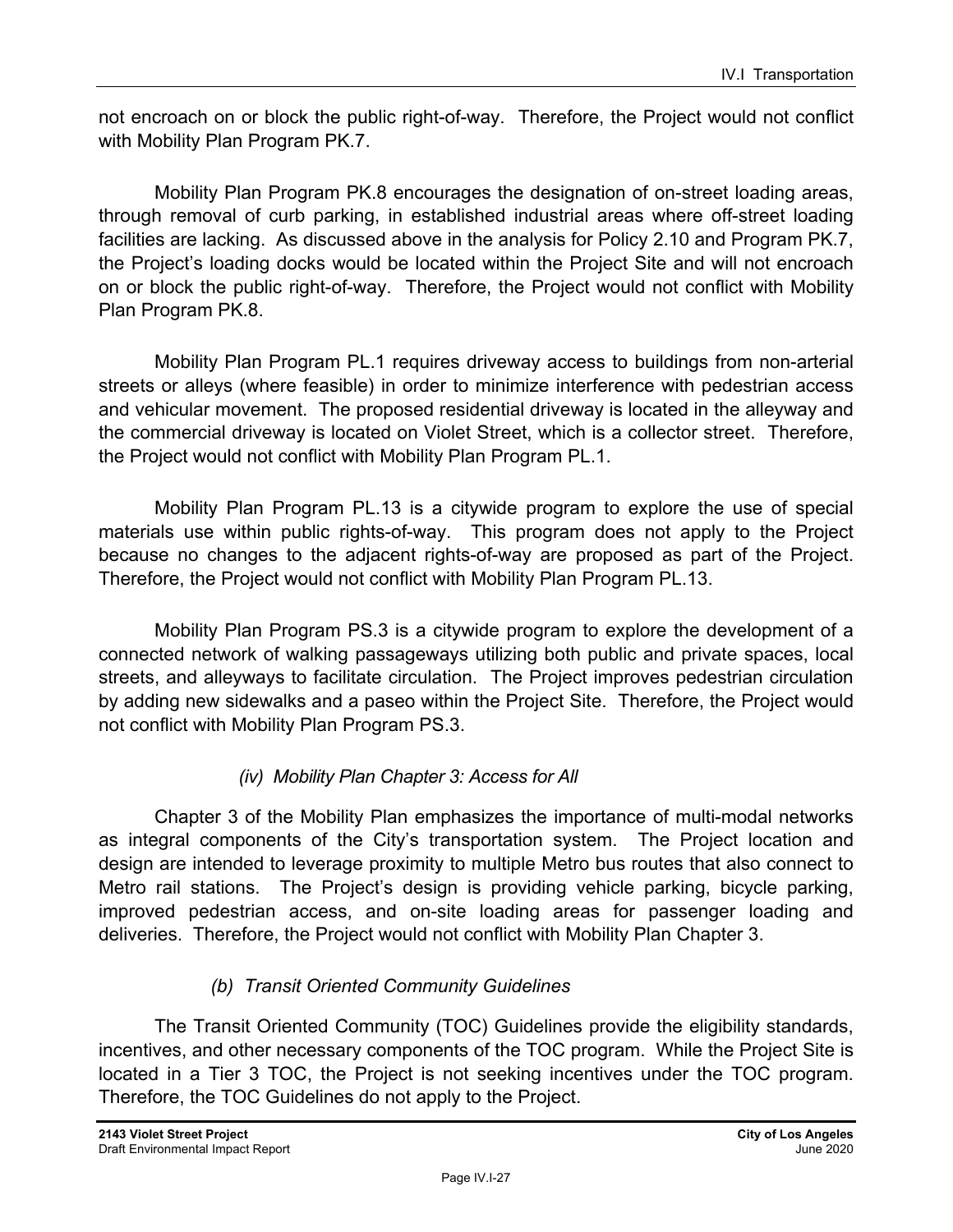### *(c) LADOT Manual of Policies and Procedures Section 321*

MPP Section 321 provides the basic criteria for review of driveway designs. MPP Section 321 recommends that two-way driveways for multi-family residential developments with more than 25 spaces and commercial developments are 30 feet in width. The proposed driveways will comply with the City's applicable requirements. MPP 321 also allows up to two driveways for up to 400 feet of street frontage. The Project proposes two driveways, and thus does not propose more driveways than allowed by the City's maximum standard. Therefore, the Project would not conflict with MPP Section 321.

### *(d) Central City North Community Plan*

*(i) Policies* 

*Policy 2-2.2 and Policy 2-3.1 New Development needs to add to and enhance the existing pedestrian street activity:* The Project would add new sidewalks around the perimeter of the Project Site. Therefore, the Project would not conflict with Community Plan Policies 2-2.2 and 2-3.1.

*Policy 2-2.3 and Policy 2-3.4 Require that the first floor street frontage of structures, including mixed use projects and parking structures located in pedestrian oriented districts, incorporate commercial uses:* Although the Project is not located in a pedestrian oriented district, the Project proposes commercial uses for the ground floor of the building. Therefore, the Project would not conflict with Community Plan Policies 2-2.3 and 2-3.4.

*Policy 12-1.1 Encourage non-residential development to provide employee incentives for utilizing alternatives to the automobile (i.e., carpools, vanpools, buses, flex time, bicycles, and walking, etc.).* As discussed further below, Mitigation Measure TR-MM-1 requires the development of a TDM Program for the Project. Specific strategies included for the Project's office component include a required commute trip reduction program and promotions and marketing regarding alternative modes of transportation. Therefore, the Project would not conflict with Policy 12-1.1.

*Policy 12-1.3 Require that proposals for new non-residential development projects included submission of a TDM Plan to the City*. As discussed above under Policy 12-1.1, Mitigation Measure TR-MM-1 requires the development of a TDM Program for the Project. The final TDM program will be approved by LADOT prior to the City's issuance of a certificate of occupancy for the Project. Therefore, the Project would not conflict with Policy 12-1.3.

*Policy 12-1.4 TDM measures in Central City North should be consistent with adopted City policy.* One of the TDM strategies recommended for the Community Plan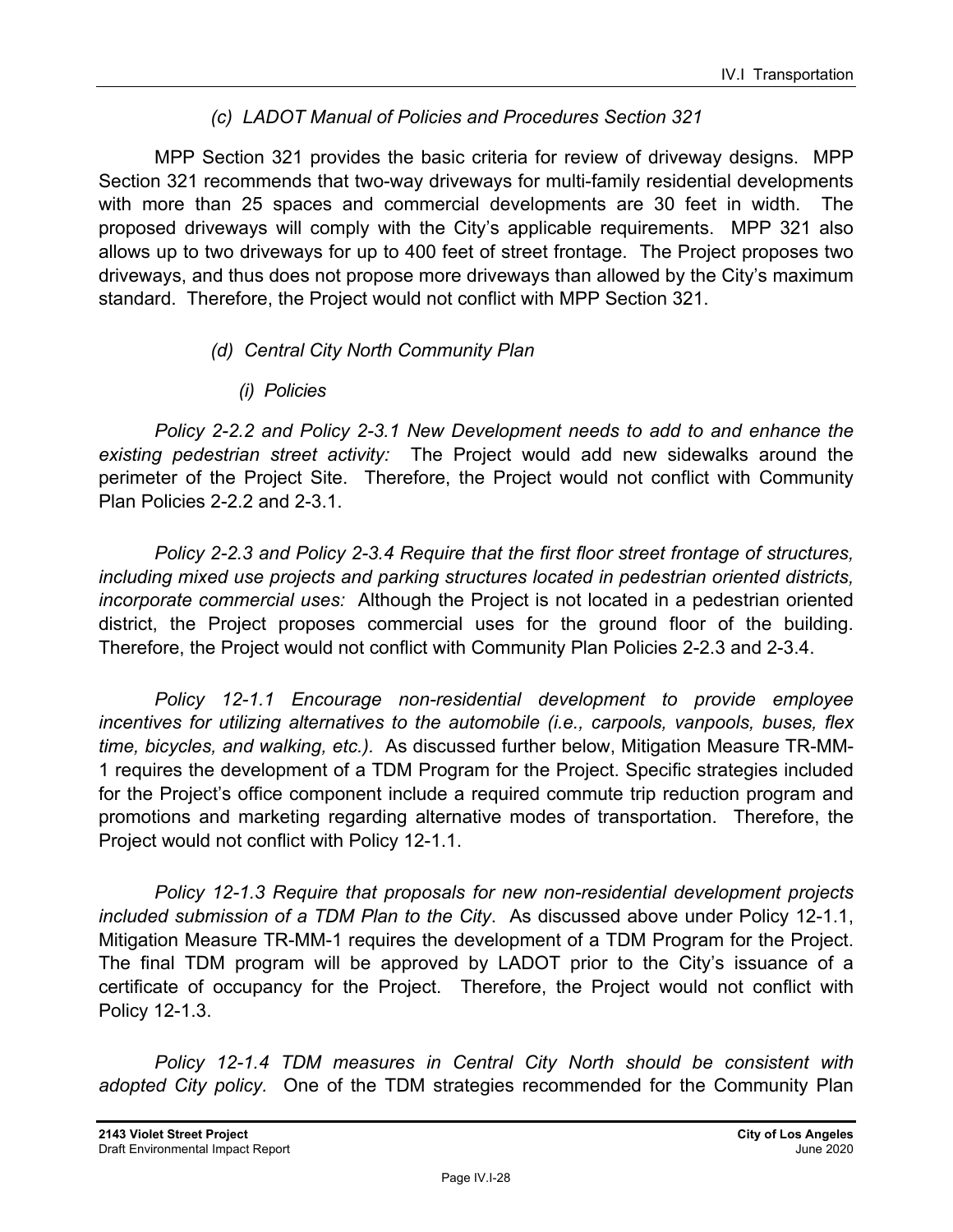area aims to limit vehicle trip generation for new development by requiring new commercial and industrial development projects to limit peak period vehicle trips to 85 percent of that forecasted for the project (i.e., as compared to trip generation rates used to determine project traffic impacts) or to achieve a 1.5 peak period Average Vehicle ridership among employees. As discussed in the Transportation Study included as Appendix N.1 of this Draft EIR, LADOT's VMT Calculator was used to quantify the potential VMT reduction for the Project due to implementation of the TDM measures proposed for the Project. The VMT Calculator incorporates research conducted by Fehr & Peers under contract to the California Air Pollution Control Officers Association (CAPCOA, 2010) and elsewhere. It considers a variety of TDM strategies and the setting in which they may apply, estimates effectiveness for each, and applies caps when appropriate (for example, simply aggregating the effectiveness of individual TDM measures can sometimes yield a result that is overestimated since more than one measure may be targeting the same trip). As shown in Table 14 in the Transportation Study, with the TDM program, the daily work VMT per employee associated with the commercial office component of the Project is estimated to be reduced by 18 percent. Therefore, the Project would not conflict with Policy 12-1.4.

*Policy 13.1.4 Encourage the provision of changing rooms, showers, and bicycle storage at new and existing and non-residential developments and public places [sic].*  While the Project does not propose changing rooms or showers, the Project is required to provide and would provide 47 short-term and 210 long-term bicycle parking spaces, and will also provide a self-service bike repair area. Therefore, the Project would not conflict with Policy 13.1.4.

### *(ii) Transportation Improvement and Mitigation Plan*

*Street Reclassifications*: The TIMP proposes implementation a new street classification, local industrial, in the Central City North area. None of the streets along the Project frontages are classified as local industrial. Therefore, the Project would not conflict with the TIMP's street reclassification program.

*Transportation Demand Management (TDM) Program*: The TIMP identifies TDM programs and other improvements to enhance safety and mobility in the Community Plan area, such as encouraging the formation of Transportation Management Associations (TMA's) and the continued implementation of the Citywide TDM Ordinance. Policies 12-1.1, 12-1.3, and 12-1.4 discussed above are relevant to the Project. As discussed therein, the Project would not conflict with these policies.

### *(iii) Urban Design Chapter*

This section addresses policies in the Urban Design Chapter of the Community Plan that are relevant to the circulation system.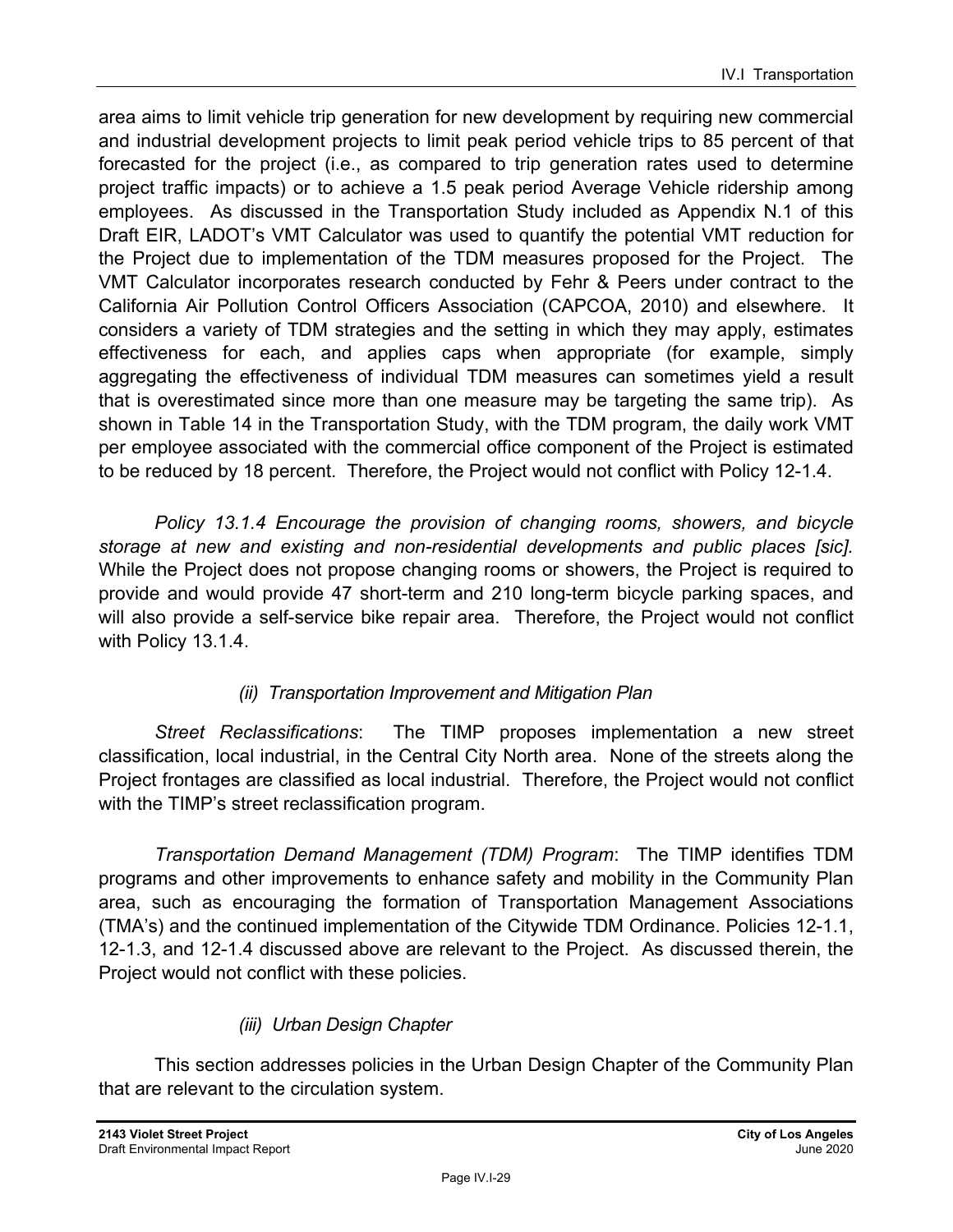*A. Commercial—1. Site Planning—b* requires a project to minimize the number of widths of driveways providing sole access to the rear of commercial lots. Vehicular access to the office subterranean parking would be provided via a driveway located at the southeastern corner of the Project Site along Violet Street. Therefore the Project would not conflict with A. Site Planning—1.b.

*C. Multiple Residential—3. Parking Structures* requires that parking structures be integrated with the design of the buildings they serve. The Project proposes a subterranean parking structure, which will maximize commercial uses on the ground floor as suggested in this policy. Therefore, the Project will not conflict with design policy C. Multiple Residential 3. Parking Structures.

#### *(e) Other Programs, Plans, Ordinances, and Policies*

The Project would not conflict with the Plan for a Healthy Los Angeles, LAMC Section 12.26J (TDM Ordinance), Walkability Checklist, or the Mobility Hub Reader's Guide. Specifically, the Project would support the Plan for a Healthy Los Angeles by locating housing near transit, as well as enhancing the pedestrian environment and providing bicycle parking. As discussed in detail in Section IV.F, Land Use, and Appendix G, Land Use Tables, of this Draft EIR, the Project would not conflict with Walkability Checklist policies related to encouraging pedestrian activity and reducing VMT. In addition, the Project would include a TDM Program consistent with LAMC Section 12.26J, as well as Mobility Hub elements, such as bicycle parking and electric vehicle infrastructure. **Therefore, the Project would not conflict with these programs, plans, ordinances, and policies.** 

 **As discussed above, the Project would not conflict with a program, plan, ordinance, or policy addressing the circulation system, including transit, roadway, bicycle, and pedestrian facilities.**

(2) Mitigation Measures

Impacts with respect to the circulation system during construction or operation of the Project would be less than significant. Therefore, no mitigation measures are required.

### (3) Level of Significance After Mitigation

Impacts with respect to the circulation system were determined to be less than significant without mitigation.

#### *Threshold (b): Would the Project conflict or be inconsistent with CEQA Guidelines section 15064.3, subdivision (b)?*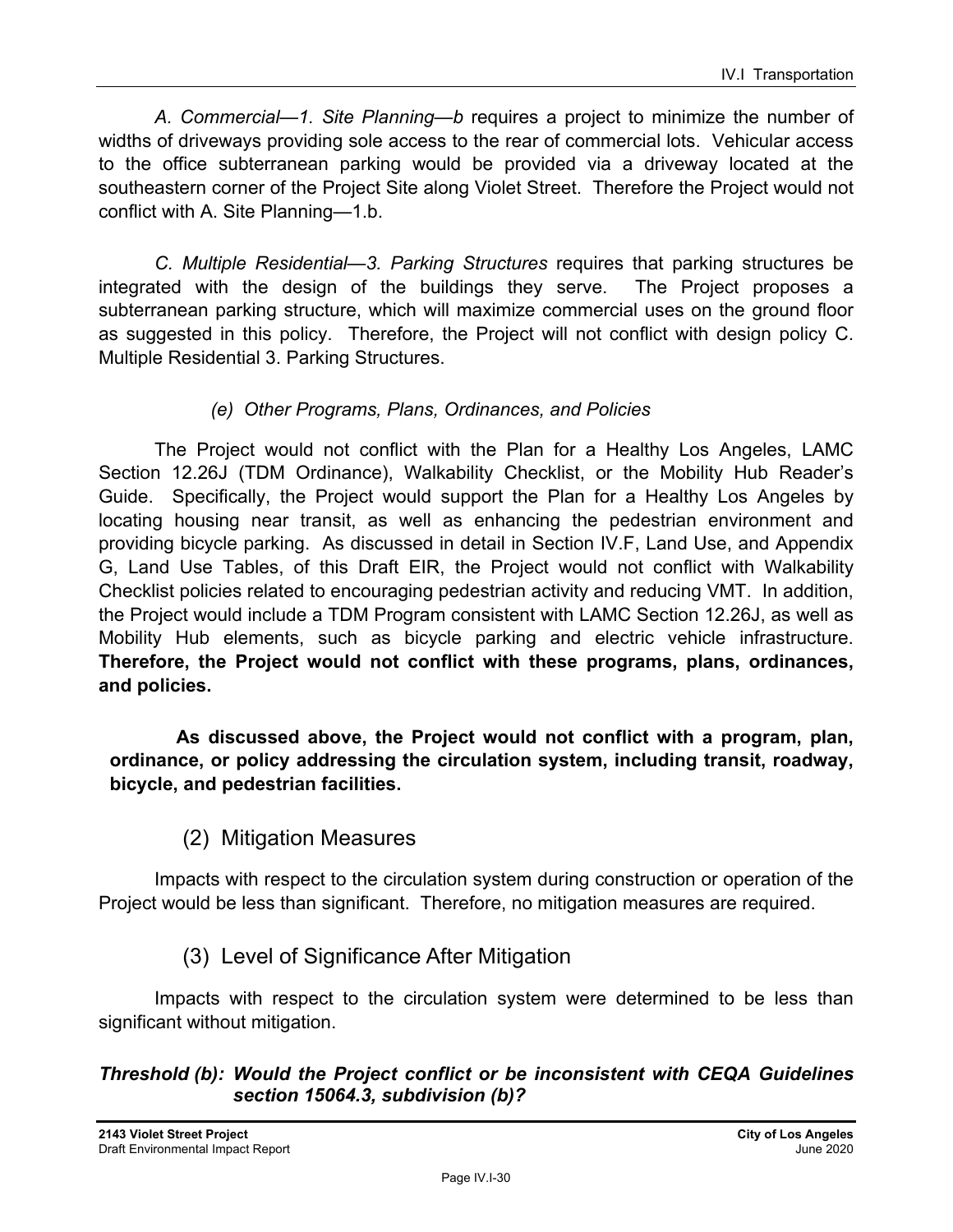## (1) Impact Analysis

The VMT Calculator was used to evaluate Project VMT and compare it to the VMT impact criteria. The VMT Calculator was set up with the Project's four land uses and their respective sizes as the primary input. Based on the Project's proposed land uses and location, the following assumptions were identified in the VMT Calculator:

- Total Population: 782
- Total Employees: 837
- APC: Central
- TBZ: Suburban Center
- Maximum VMT Reduction: 20 percent

Using these assumptions, the Project is estimated to result in 5,318 daily vehicle trips and a total daily VMT of 37,176, resulting in a daily household VMT per capita of 9.3 and a daily work VMT per employee of 9.1, which exceed the thresholds for the Central APC of 6.0 and 7.6, respectively. Thus, the Project is projected to have a significant impact on both household and work VMT as estimated by the VMT calculator. Since the restaurant component of the Project is less than 50,000 square feet, it is considered to be a small-scale and local-serving retail use under the TAG screening criteria. The restaurant space is intended to serve primarily Project residents and office workers. Accordingly, per the TAG, VMT impacts from this portion of the Project would be less than significant.<sup>21</sup>

## (2) Mitigation Measures

The following mitigation measure is proposed to address household and work VMT impacts:

**Mitigation Measure TR-MM-1:** The Project shall prepare a TDM program. TDM program elements could include measures such as unbundled parking although the exact measures will be determined when the plan is prepared. The City of Los Angeles requires that the TDM plan be prepared during construction, with the final TDM plan approved by LADOT prior to the City's issuance of the certificate of occupancy for the Project. Implementation of the TDM plan occurs after building occupancy.

*<sup>21</sup> LADOT, Transportation Assessment Guidelines, July 2019, p. 16.*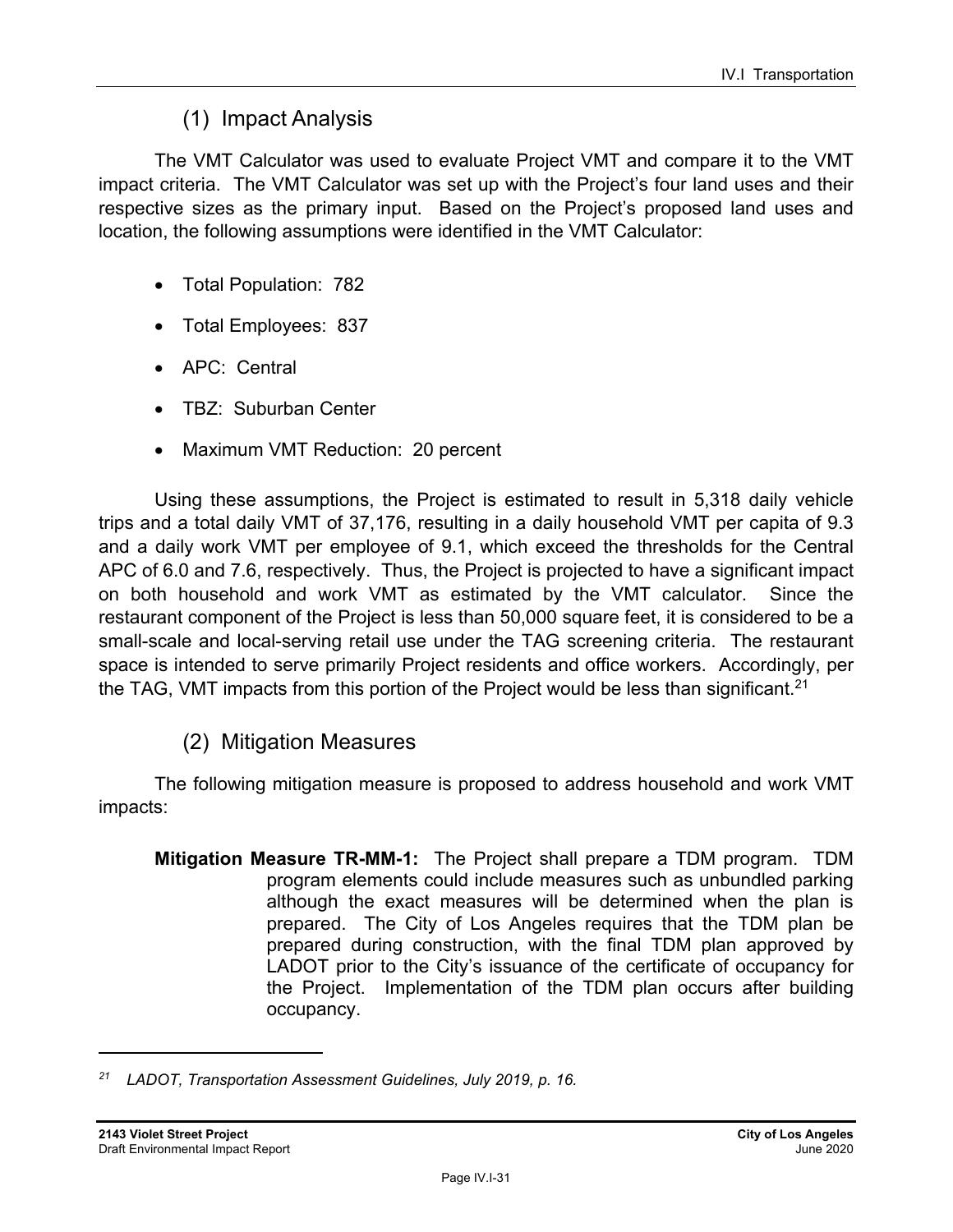TDM strategies applicable for the residential component:

Unbundled Parking—Unbundling parking typically separates the cost of purchasing or renting parking spaces from the cost of purchasing or renting a dwelling unit. Saving money on a dwelling unit by forgoing a parking space acts as an incentive that minimizes auto ownership. Similarly, paying for parking (by purchasing or leasing a space) acts as a disincentive that discourages auto ownership and trip-making.

TDM strategies applicable for the office component:

Required Commute Trip Reduction Program—This strategy involves the development of an employee-focused travel behavior change program that targets individual attitudes, goals, and travel behaviors, educating participants on the impacts of their travel choices and the opportunities to alter their habits. The program typically includes elements such as a coordinated ride-sharing or carpooling program, vanpool program, alternative work schedule program, preferential carpool parking, guaranteed ride home service, and a program coordinator. The program requires the development of metrics to evaluate success, program monitoring, and regular reporting.

TDM strategies applicable for both the office and residential components:

Promotions and Marketing—This strategy involves the use of marketing and promotional tools to educate and inform travelers about site-specific transportation options and the effects of their travel choices. This strategy includes passive educational and promotional materials, such as posters, info boards, or a website with information that a traveler could choose to read at their own leisure. It can also include more active promotional strategies such as gamification.

#### (3) Level of Significance After Mitigation

With implementation of Mitigation Measure TR-MM-1, the estimated total daily vehicle trips are projected to be reduced to 4,926 and the estimated total daily VMT reduced to 34,480. The daily work VMT per employee is estimated to be reduced by 18 percent to 7.5, which would no longer be a significant impact under the City's criteria. The daily household VMT per capita is projected to be reduced to 7.7, which is a reduction of 17 percent from the unmitigated value of 9.3 but would still constitute a significant impact under the City's criteria. Therefore, impacts would be significant and unavoidable.

#### *Threshold (c): Would the Project substantially increase hazards due to a geometric design feature (e.g., sharp curves or dangerous intersections) or incompatible uses (e.g., farm equipment)?*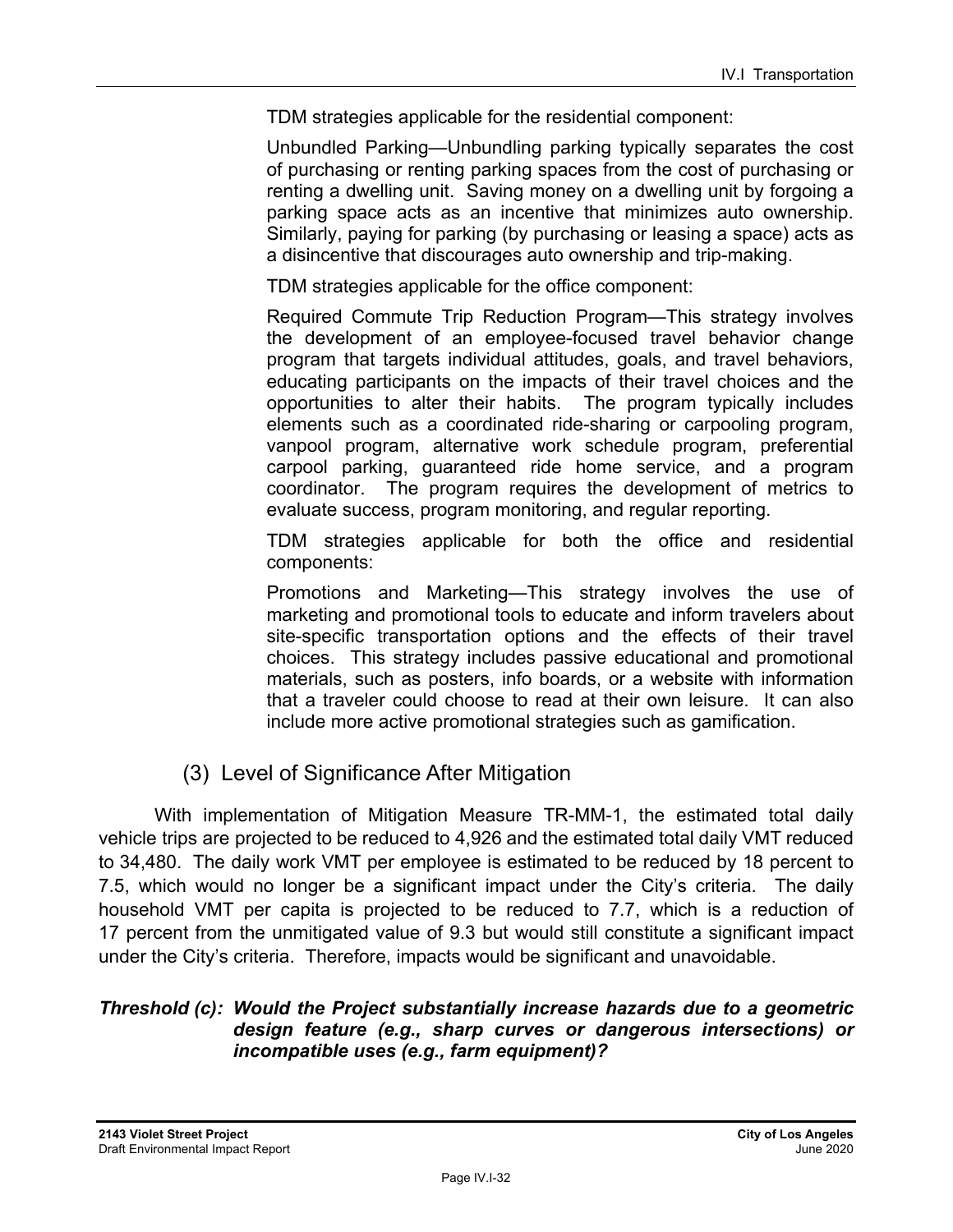## (1) Impact Analysis

As evaluated in the Initial Study for the Project, included as Appendix A of this Draft EIR, the Project does not include hazardous geometric design features. Specifically, pedestrian access to the Project Site would be provided via new sidewalks around the perimeter and through pedestrian plazas/paseos accessible to the neighborhood. Residents, visitors, patrons, and employees arriving to the Project Site by bicycle would have the same access opportunities as pedestrians and would be able to utilize on-site bicycle parking facilities. The Project's access locations would be designed to the City standards and would provide adequate sight distance, sidewalks, crosswalks, and pedestrian movement controls that meet the City's requirements to protect pedestrian safety. All roadways and driveways will intersect at right angles. Street trees and other potential impediments to adequate driver and pedestrian visibility would be minimal. Pedestrian entrances separated from vehicular driveways would provide access from the adjacent streets, parking facilities, and transit stops.

With respect to driveways, the Project was analyzed with the following driveway scenario:

- Residential access via a full-access driveway accessible from the alleyway along the western edge of the Project Site; and
- Office and restaurant access via a full-access driveway at the end of Violet Street

Vehicular access to the Project Site is currently available at driveways along Violet Street, East 7th Place, and a public alley that abuts the Project Site to the west. The Project would reduce the number of driveways to two driveways. A loading dock for residential uses will be provided off the alleyway and a loading dock for the office and restaurant uses will be provided on Violet Street.

The driveways would be designed to comply with LADOT standards and would be subject to review by the Los Angeles Department of Building and Safety and the LAFD during the City's plan review process to ensure all applicable safety requirements are met. The driveways would not require the removal or relocation of existing passenger transit stops and would be designed and configured to avoid or minimize potential conflicts with transit services and pedestrian traffic. Additionally, 7th Street, from Vermont Avenue to Mateo Street, is part of the High Injury Network, and there are no driveways proposed on 7th Street. As a result, the Project would not substantially increase hazards or conflicts and would contribute to overall walkability through enhancements to the Project site. **Thus, impacts related to hazardous geometric design features would be less than significant, and no mitigation measures are required.**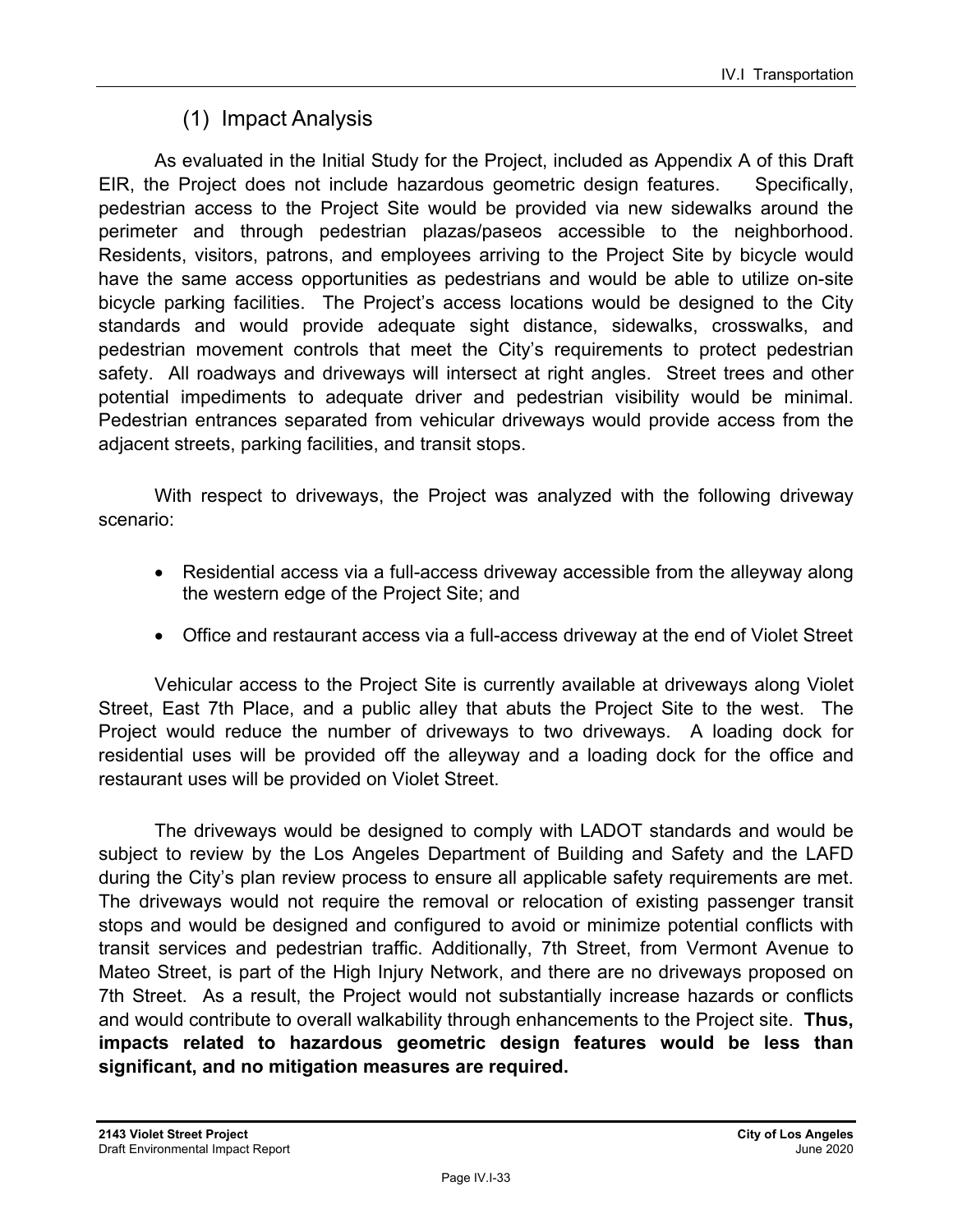## (2) Mitigation Measures

Project-level impacts would be less than significant, and no mitigation measures are required.

## (3) Level of Significance After Mitigation

Project-level impacts would be less than significant without mitigation.

### *Threshold (d): Would the Project result in inadequate emergency access?*

- (1) Impact Analysis
	- *(a) Construction*

Construction activities associated with the Project could potentially impact the provision of emergency services by the LAFD and the Los Angeles Police Department (LAPD) in the vicinity of the Project Site as a result of construction impacts to the surrounding roadways. the nearest disaster routes to the Project Site are US-101, I-10, and I-5, which are all accessible within less than 1 mile of the Project Site. Alameda Street is also a designated disaster route located approximately 0.5 mile west of the Project Site.<sup>22</sup>

As discussed in Subsection 3.c.(2)(a), construction activities associated with the Project (i.e., movement of construction equipment, hauling of soil and materials, daily construction worker traffic, utility line connections, etc.) would potentially impact the public services provided by the LAFD and the LAPD in the vicinity of the Project Site, as a result of construction impacts to the surrounding roadways. As such, these short-term and temporary construction activities could temporarily increase response times for emergency vehicles along Alameda Street and other main connectors due to travel time delays caused by traffic during the Project's construction phase. However, with implementation of the Construction Traffic Management Plan prepared pursuant Project Design Feature TR-PDF-1, emergency access would not be impeded. The Project's Construction Management Plan would require review and approval from LADOT prior to the start of construction to ensure that adequate and safe access will remain available within and near the Project Site during construction activities. In addition, the Project would ensure that travel lanes would continue to be maintained in each direction throughout the construction period, and the scheduling of haul truck and construction worker trips outside weekday

*<sup>22</sup> Los Angeles General Plan Safety Element, November 1996, Exhibit H, Critical Facilities and Lifeline Systems, p. 61.*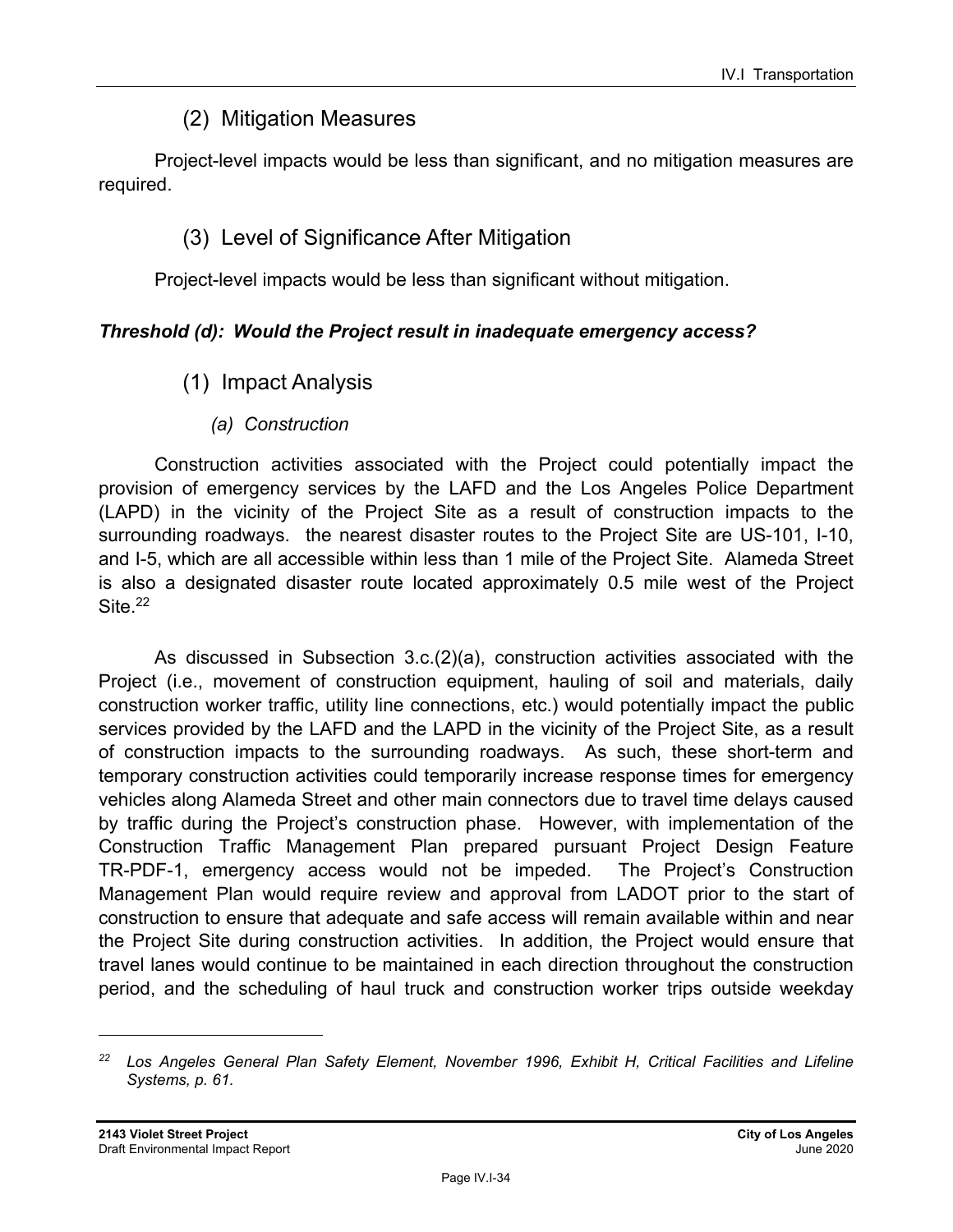peak traffic periods to the extent feasible would lessen any potential impact. Appropriate construction traffic control measures (e.g., detour signage, delineators, etc.) would also be implemented, as necessary, to ensure emergency access to the Project Site and traffic flow is maintained on adjacent rights-of-way, as well as on the City-designated disaster route along Alameda Street. As such, construction-related impacts associated with emergency access would be less than significant. Therefore, impacts to emergency access, including emergency routes, during construction of the Project would be less than significant.

#### *(b) Operation*

With regard to operation, the Project's driveways and internal circulation would be designed to meet all applicable City Building Code and Fire Code requirements regarding site access, including providing adequate emergency vehicle access. Compliance with applicable City Building Code and Fire Code requirements, including emergency vehicle access, would be confirmed as part of LAFD's fire/life safety plan review and LAFD's fire/life safety inspection for new construction Projects, as set forth in LAMC Section 57.118, and which are required prior to the issuance of a building permit. The Project also would not include the installation of barriers that could impede emergency vehicle access. Upon completion of the Project and prior to the issuance of a certificate of occupancy, the Applicant would also submit a diagram of the Project Site to the LAPD's Newton Area Commanding Officer that includes access routes and any additional information that might facilitate police response, as provided in Project Design Feature POL-PDF-6. Furthermore, pursuant to California Vehicle Code (CVC) Section 21806, the drivers of emergency vehicles are generally able to avoid traffic in the event of an emergency by using sirens to clear a path of travel or by driving in the lanes of opposing traffic. As such, emergency access to the Project Site and surrounding area would be maintained and the Project would not result in inadequate emergency access during operation of the Project.

#### **Based on the above, impacts regarding adequate emergency access would be less than significant.**

## (2) Mitigation Measures

Project-level impacts would be less than significant, and no mitigation measures are required.

### (3) Level of Significance After Mitigation

Project-level impacts would be less than significant without mitigation.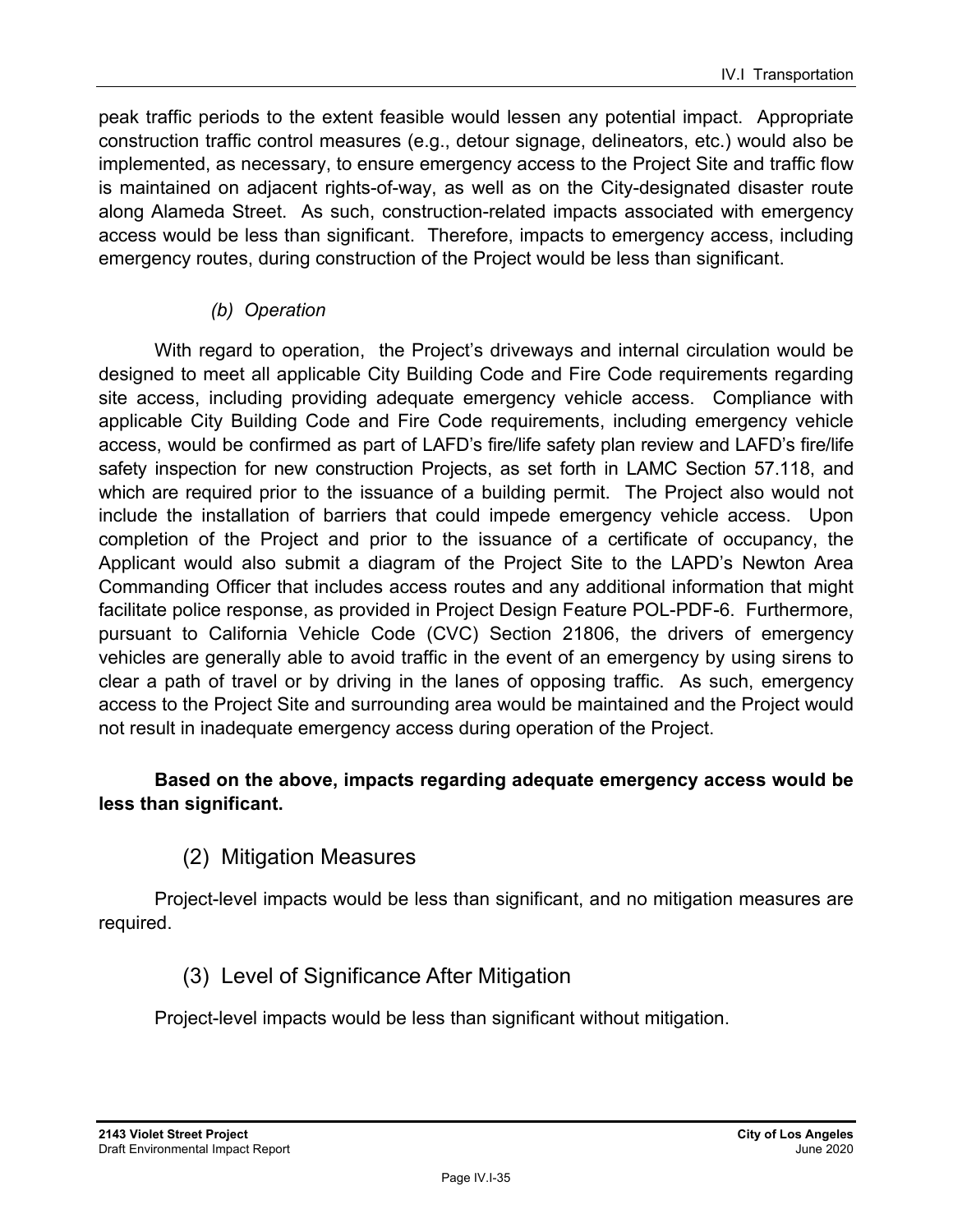## **e. Cumulative Impacts**

(1) Impact Analysis

#### *(a) Conflict with a Program, Plan, Ordinance, or Policy Addressing the Circulation System*

As also discussed further below, although the Project would result in a significant and unavoidable impact related to household VMT per capita, cumulative impacts would be less than significant because the Project is consistent with the 2016-2040 RTP/SCS, as discussed below in Section 3.e.(2). Similar to the Project, if any of the related projects result in a significant VMT impact, they would be required to mitigate such impacts through a TDM program to reduce VMT. Therefore, if there was a cumulative impact as a result of the related projects having significant and unavoidable VMT impacts, the Project's contribution would not be cumulative considerable.

Impacts to pedestrian and bicycle facilities are largely project-specific, and as discussed above, Project impacts would be less than significant. Similar to the Project, the related projects would be required to provide short-term and long-term bicycle parking in accordance with LAMC Section 12.21-A,16(a). Furthermore, related project access locations would be required to conform to City standards and would be designed to provide adequate sight distance, sidewalks, and/or pedestrian movement controls that would meet the City's requirements to protect pedestrian safety. Therefore, the Project and related projects would not result in a significant cumulative impact with respect to pedestrian and bicycle facilities.

With respect to transit, as discussed above, the Project would not conflict with the Mobility Plan's Transit Enhanced Network or policies encouraging the use of public transit.

**Thus, Project impacts with regard to conflicts with programs, plans, ordinances, or policies addressing the circulation system, including transit, roadway, bicycle, and pedestrian facilities would not be cumulatively considerable, and cumulative impacts would be less than significant.**

### *(b) Vehicle Miles Traveled*

As discussed in the TAG, long-term or cumulative effects are determined through a consistency check with SCAG's 2016-2040 RTP/SCS and projects that fall under the City's efficiency-based impact thresholds are already shown to align with the long-term VMT and greenhouse gas reduction goals of the RTP/SCS. While the Project is projected to have a significant and unavoidable household VMT impact, given its location in a dense area of the City of Los Angeles served by public transit, the mixed-use nature of the Project, its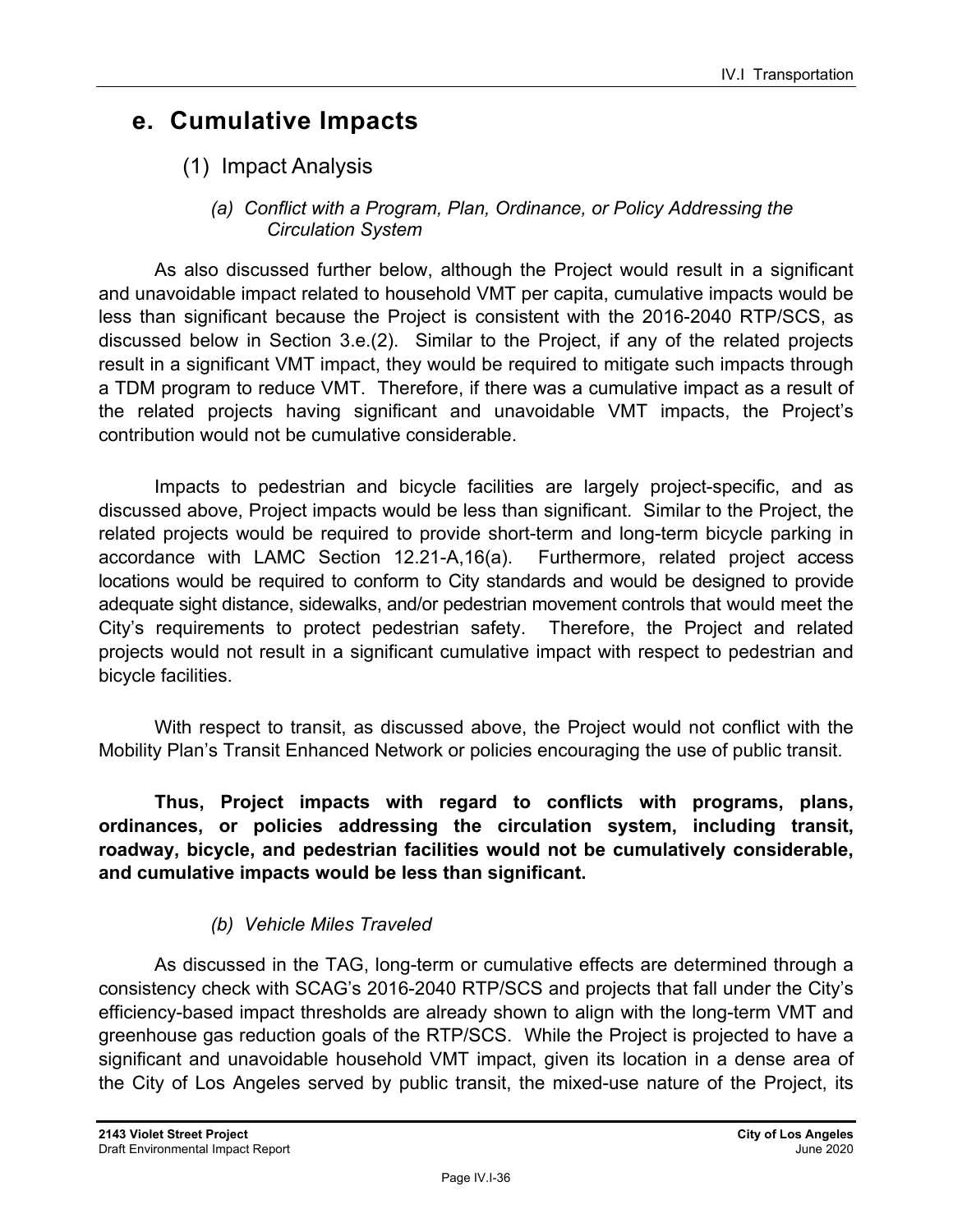provision of features to encourage walking and bicycling, and the TDM program required by Mitigation Measure TR-MM-1, the Project would be consistent with the applicable goals and objectives of the 2016-2040 RTP/SCS to locate jobs and housing in infill locations served by public transportation and facilitating active transportation and TDM (refer to Section IV.C, Greenhouse Gas Emissions, and Section IV.F, Land Use, of this Draft EIR for more detailed consistency analyses). **Therefore, the Project would be consistent with the long-term VMT and GHG reduction goals of the 2016–2040 RTP/SCS and, as a result, the Project's contribution to cumulative impacts would not be cumulatively considerable. Thus, the Project's cumulative impacts with respect to CEQA Guidelines Section 15064.3 would be less than significant.**

### *(c) Hazardous Geometric Design Features*

As previously discussed, the block containing the Project Site and in the overall study area are part of the existing urban roadway network and contain no sharp curves or dangerous intersections. Any modifications to the street system proposed as part of the Project and related projects would be reviewed by LADOT to ensure that such modifications do not create dangerous travel conditions. Although Violet Street adjacent to the Project Site is an existing cul-de-sac, no changes are proposed to the existing right-ofway. As summarized in Section III, Environmental Setting, of this Draft EIR, the related projects comprise a variety of uses, including apartments, condominiums, restaurants, hotels, office, and retail uses, as well as mixed-use developments incorporating some or all of these elements. As with the Project, such uses would be consistent with the surrounding uses in the vicinity of the Project Site and would not introduce any hazards onto or adjacent to the study area. Additionally, as with the Project, the design of related projects would also be reviewed by the Los Angeles Department of Building and Safety and LADOT during the City's plan review process to ensure all applicable building design requirements are met. **Therefore, the Project's contribution to impacts under cumulative conditions would not be considerable, and cumulative impacts with respect to hazardous geometric design features would be less than significant.** 

### *(d) Emergency Access*

As analyzed above, the Project would not result in inadequate emergency access*,*  and Project impacts to emergency access would be less than significant. As with the Project, any driveway and/or circulation modifications proposed within or adjacent to the related project sites would be required to meet all applicable City Building Code and Fire Code requirements regarding site access, including providing adequate emergency vehicle access. Compliance with applicable City Building Code and Fire Code requirements, including emergency vehicle access, would be confirmed as part of LAFD's fire/life safety plan review and LAFD's fire/life safety inspection for new construction projects, as set forth in LAMC Section 57.118, and which are required prior to the issuance of a building permit. Additionally, the additional traffic generated by the related projects would be dispersed